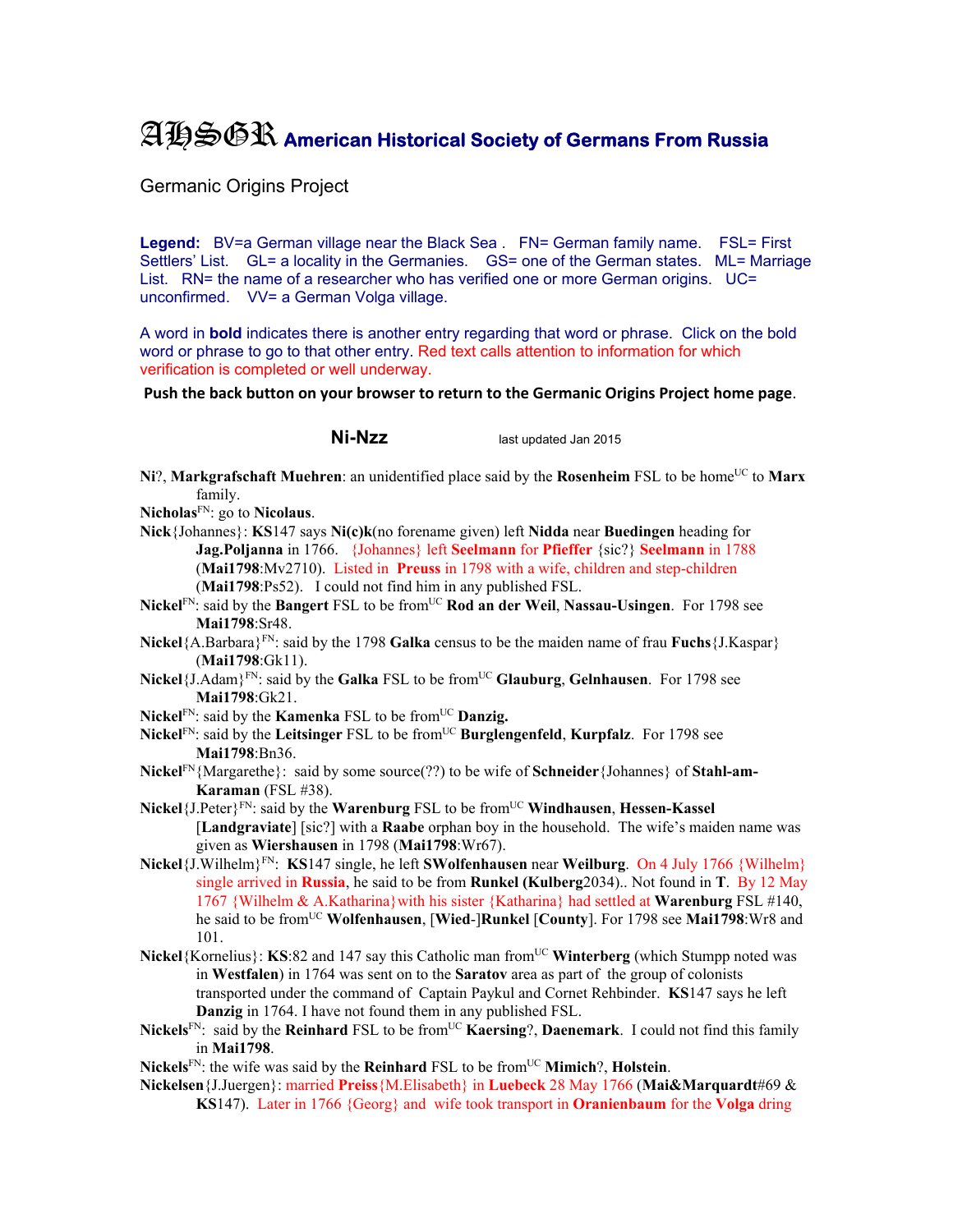which trip a daughter was born (**T**5708-5709). Not found in any later source.

**Nickelson**<sup>FN</sup>: said by the **Orlovskaya** FSL to be from<sup>UC</sup> Wittenberg.

**Nickling**<sup>FN</sup>: said by the **Pfeiffer** FSL to be from<sup>UC</sup> **Hammelburg**.

**Nickolai**FN: see **Nickolay**.

**Nicks**<sup>FN</sup>: said by the **Kano** FSL to be from<sup>UC</sup> **Hennersdorf**. Spelled **Nix** in 1798 and his wife's maiden name was given as **Stuetz** (**Mai1798**:Kn17).

- **Niclas**FN: see **Nikolaus**/**Nicolaus**.
- **Nicodemus** {A.Christina}: from<sup>UC</sup> **Mehlbach** married in **Friedberg** 17 May 1766 **Wetter** {J.Heinrich} fromUC **Perlenburg** (**Mai&Marquardt**#343). Not found in **Kulberg** or in **T**. By 26 June 1767 he and {A.Christina} had settled at **Kukkus** FSL #47, he said to be from<sup>UC</sup> **Marbach**(?), **Isenburg**. In 1775 they were settled in Kukkus #44 (**Mai&Marquardt**#343). Not found in **Mai1798**.
- **Nicodemus**FN: this family name was found recorded in **Herborn** marriage records 1762-1767; see **Flegel** trip.
- **Nicholas/Nicolaus/Niclas/Nikolaus** interfiled below:
- **Nicholas/Nikolai**FN: said by the **Cheisol** FSL #6 to be fromUC **Saarburg**, [**Kur-**]**Trier**. Spelled **Nikolai** in 1798 (**Mai1798**:Ls29, 35).
- **Nicolaus/Niclas**{Joh.Gg.}: son of the deceased {Friedr.} of **Bayreuth** married 7 June 1766 in **Woehrd Rohr**{Marg.} daughter of the deceased {Hanns Eg.} of **Kremsdorf, Bamberg**  (**Mai&Marquardt**#827 & **KS**147). Not found in **Kulberg**. Later in 1766 this couple took transport in **Oranienbaum** for the **Volga** (**T**1187-1188). By 3 Aug 1767 {Johann & Margaretha} and a new-born son had settled at **Kano** FSL #153, {Johann} said to be from **Bayreuth** [**Margraviate**] (no locality mentioned). By 1798 he apparently had died and his widow had remarried, living in **Schaefer** in the **Kristenzel** household in which her daughter was the wife (**Mai1798**:Sf34).
- **Nicolaus**{Johann}FN: said by the **Schaefer** FSL #13 to be fromUC **Gandiberg**?, **Kurpfalz**. For 1798 see **Mai1798**:Sf34 and 5.
- **Nicolaus**{Johann}FN: his {A.Margaretha} his wife was said (no locality mentioned) by the **Schaefer** FSL #13 to be fromUC [**Hessen**-]**Darmstadt** [**Landgraviate**].
- **Nicolaus**{Johann}FN: accordin g to the **Schaefer** FSL #53 this second Johann died enroute to **Russia** and his widow who was from<sup>UC</sup> Laubach then married Lerch {Rudolph}.
- **Nikolaus**{Elisabeth}FN: she was listed in the 1798 **Schwed** census as of 1788 (Mv2700), but I could not find her in any FSL.
- **Niclas/Nicolaus**{Jacob}: his 2.5 yr old son died in **Buedingen** 18 June 1766 (**Mai&Marquardt**#1229). He may have arrived in **Russia** 13 Sept 1766 as **Nicolaus**{J.Jacob} with wife {A.Maria} and 3 children,, he said to be from **Erbach** (**Kulberg**#6274}. Not identified in any later source. **Nicolausen**<sup>FN</sup>: said by the **Dinkel** FSL to be from<sup>UC</sup> **Holstein** (no locality mentioned).

- **Nidda**GL, [**Hessen-Damstardt Landgraviate**]: is some 9 miles NW of **Buedingen** and throughout the 18th century it was a city and an **amt** [i.e. district]. It was never a part of any **Isenburg County**. Said by the **Frank** FSL was home<sup>UC</sup> to **Frick** and **Irk**(?) families. Said by the Pleve version of the **Jagodnaja Poljana** FSL to be home<sup>UC</sup> to Gorr, Weitz, and Wuertz, families. Said by both Pleve and Stumpp versions of the **Jagodnaja Poljana** FSL to be home<sup>UC</sup> to **Baer**, **Becher/Becker**, **Beutel, Bloch, Daubert, Feller, Fischer, Goersitz/Goerlitz, Goetz, Kaiser, Koch, Langlitz, Ludwig, Mueller, Pfaffenroth, Rahn, Reich, Ruhl, Schaefer, Scheuerman, Schuckart/Schuckardt, Wirth/Wert,** and **Zimmer** families. Said by the Stumpp version of the **Jagodnaja Poljana** FSL to be home<sup>UC</sup> to **Barth, Bolaender, Luft, Riklen** families. Said by the Kromm version of the **Jagodnaja Poljana** FSL to be home<sup>UC</sup> to **Baer**, **Becher/Boecher**, **Luft**, and **Weitz** families (pp.28-34). Said by the Kromm version of the **Jagodnaja Poljana** FSL to be home<sup>UC</sup> to a **Nix** man who came here later than the first settlers, and perhaps home<sup>UC</sup> to a **Schreiner** man who came here later than the first settlers (p.35). Said by the **Koehler** FSL to be home<sup>UC</sup> to a **Rosenbach** family, and possibly to an **Schiebler** family. Said by the **Krasnovar** FSL to be home<sup>UC</sup> to **Eckhardt**, **Haas**, **Hoeppner**, **Krieger** and **Meier** families. Said by the
	- **Stephan** FSL to be home<sup>UC</sup> to a **Walter** {Johannes} and  $\{Phi\}$  families.
- **Nidda-Schotten**, **Hesse**: both these towns are in the upper Nidda river valley and in the 1760's were in the country of **Hessen-Darmstadt Landgraviate**.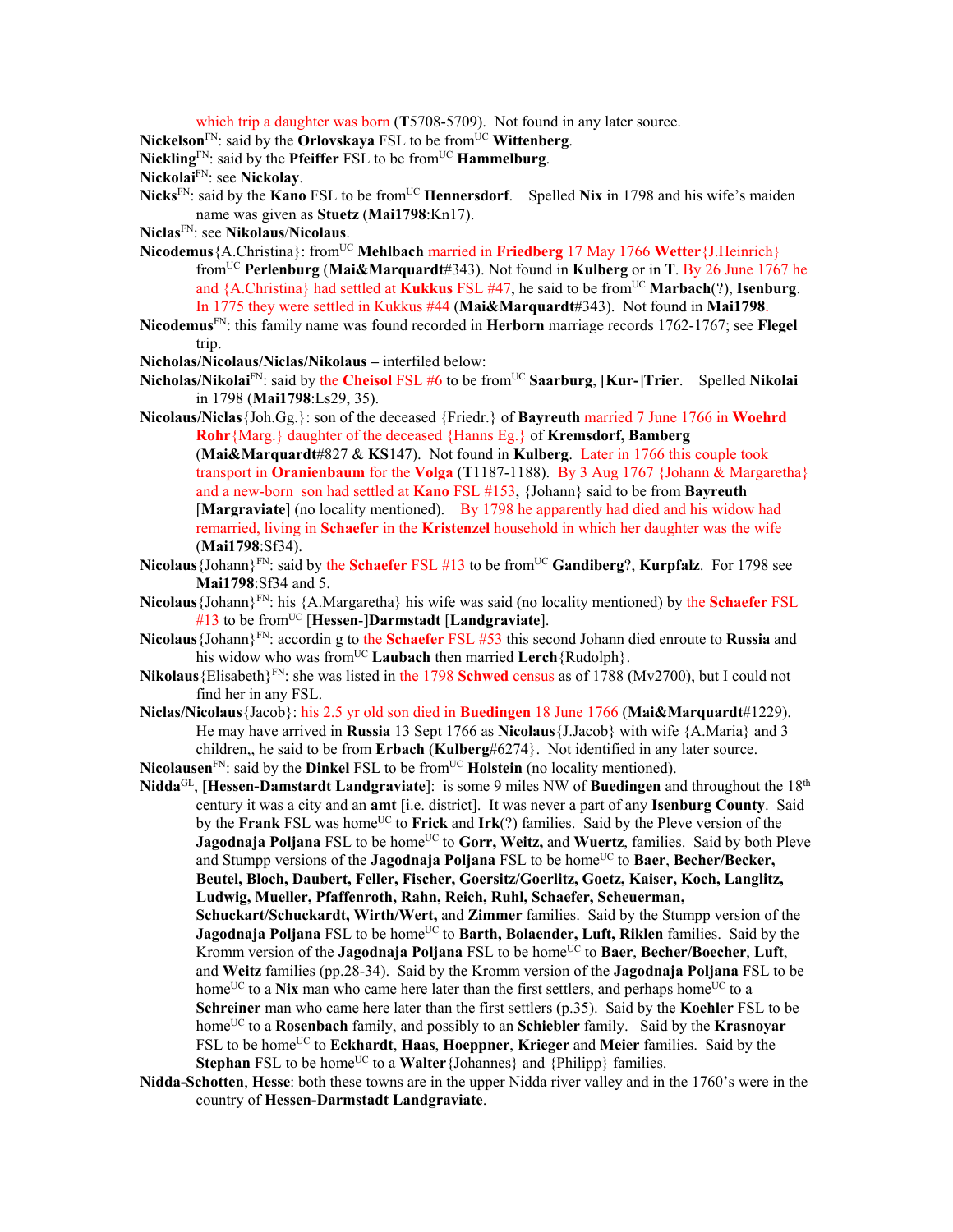- **Niderzensgein/Niederzeuzheim** $(?)^{GL}$ , **Nassau**: an unidentified place said by the **Preuss** FSL to be home<sup>UC</sup> to a **Hartmann** family. There is a Niederzeuzheim, **Hesse** some 5.5 miles N of **Limburg-an-der-Lahn**.
- **Nidlingen**<sup>GL</sup>, **Wuerzburg** [Bishopric]: an unidentified place said by the Brabander FSL to be home<sup>UC</sup> to a **Neubert** family. This probably is **Nuedlingen** 12 miles NNW of **Schweinfurt** city.
- **Niebel/Nuebel**FN: arrived in South Russia in 1810; later settled in **Gueldendorf, Odessa**; family records found by **Curt Renz** in **Fluorn, Oberdorf Oberamt, Wuerttemberg**. Stumpp, p.599, mistakenly gives this family name as **Kuebel**.
- **Niedecker**FN{Jacob}: said by the **Neidermonjou** FSL to be fromUC **Steinfurt**, [**Friedberg Imperial City**]. For 1798 see **Mai1798**: Fs26. **Jim Pickelhaupt** says he too has found this man's origin.
- **Niedecker**<sup>FN</sup>{Nicolaus}: said by the **Neidermonjou** FSL to be from<sup>UC</sup> Steinfurt, [Friedberg Imperial **City**]. May also have been spelled **Niedeler** in 1798 (**Mai1798**:Nm07)?, as well as Niedecker
	- (Fs26). **Jim Pickelhaupt** says he too has found this man's origin.
- **Niedeler**FN: see **Niedecker**.

Niedenbach<sup>GL</sup>, **Hanau**: an unidentified place said by the **Warenburg** FSL to be home<sup>UC</sup> to a Brott family. **Niedens**FN: see **Nigens.** 

- **Niedenthal/Niedental**{Johannes}: son of {Peter} from<sup>UC</sup> **Eckertshausen** married in **Buedingen** 10 May 1766 **Ickes** {A.Maria} (**Mai&Marquardt**#629). **KS**136 says she was fromUC **Altenstadt** near **Buedingen.** On 8 Aug 1766 {Johann & Anna}with no children arrived in **Russia**, he said to be from **Isenburg** (**Kulberg**3192). Not found in **T**. By 8 July 1767 this couple had settled at **Kutter** FSL #9, he said to be from **Isenburg**. **Bonner** proved that the man was baptized in **Ekartshausen**, **Isenburg**[-**Buedingen County**].
- Niederansbach<sup>GL</sup>, Hanau: an unidentified place said by the Simon family chart to be home<sup>UC</sup> to a Schuetz family that settled in **Straub**. There was a **Niederrosbach** in **Hanau County** some 3 miles SW of **Friedberg** city, but I can find no Niederansbach in **Hanau County** lands.
- Niederanspach<sup>GL</sup>, **Hanau**: mistakenly said by the **Simon** family (**Warenburg** colony) chart to be home<sup>UC</sup> to a **Schutz** family.
- **Niederanzeig**(?), **Erbach**: said by the **Frank** FSL to be home to a **Rausch** family. This is likely to be **Nieder-Kinzig**.
- **Niederaula**: **Niederaulau**.
- **Niederaulau** near **Hersfeld**: this may have been **Niederaula** which was then in **Hessen-Kassel Landgrviate** and is 10 km SW of **Bad Hersfeld**. KS125 says this was home to **Dietz**{Peter} who married **Reuss**{A.Maria}.
- Nieder Beerbach<sup>GL</sup>: is some 5 miles S of Darmstadt city and said by the Mueller FSL to be home<sup>UC</sup> to a **Steinagel** family. Kulhberg gives the state as *Darmstadt*.
- **Niederbeerbach, [Hessen-]Darmstadt [Landgraviate]: said by the Straub FSL to be home<sup>UC</sup> to a Maul** family. This is the same place as the previous entry.
- Niederberg: an unidentified place said by the Recruiter Beauregard list to have been home<sup>UC</sup> to the **Demond**{Michael} family (**Lk**92); who may have been among the **Schoenchen** first settlers. There are two Niederbergs in Germany, and one each in **Austria** and **Luxemburg**.
- **Niederbiel**<sup>GL</sup>, **Braunfels**: is some 2 miles N of **Braunfels** city, and said by the **Kukkus** FSL to be home<sup>UC</sup> to a **Mittelhof** family.
- **Niederbrechen**, [**Kurtrier**]: is 5 miles SE of **Limburg-an-der-Lahn** and was said by the **Ober-Monjou** FSL to be home<sup>UC</sup> to a **Schuj/Schuvie** family. Said by the **Schoenchen** FSL to be home<sup>UC</sup> to a **Schneider** family, and perhaps to the orphan **Ebel**{Joseph}.
- **Niederbronn-les-Bains**GL: is 15 miles SW of **Bad Bergzabern** and was an Amt center.
- **Niederburg**GL, **Kurkoeln**: see **Niederburg Meyitz**.
- **Niederburg Meyitz**GL: this was likely intended to be **Niederburg**, **Kurmainz**. Said by the 1777 **Katharinenstadt** census to be the birthplace of an **Ubre** son in 1761. The closest place of that name seems to have been **Niederburg, Kurkoeln**, some 26 miles NW of **Mainz** city.
- **Niederdorfelden**, **Nassau**[sic?]: said by the **Warenburg** FSL to be home<sup>UC</sup> to a **Hoffmann** {J.Heinrich} family. This place appears to have been in **Hanau County**, not in any Nassau country.
- **Niederer**<sup>FN</sup>: said (no locality mentioned) by the **Neidermonjou** FSL to be from<sup>UC</sup> **Hanau** [County]. I could not find this man in the 1798 censuses.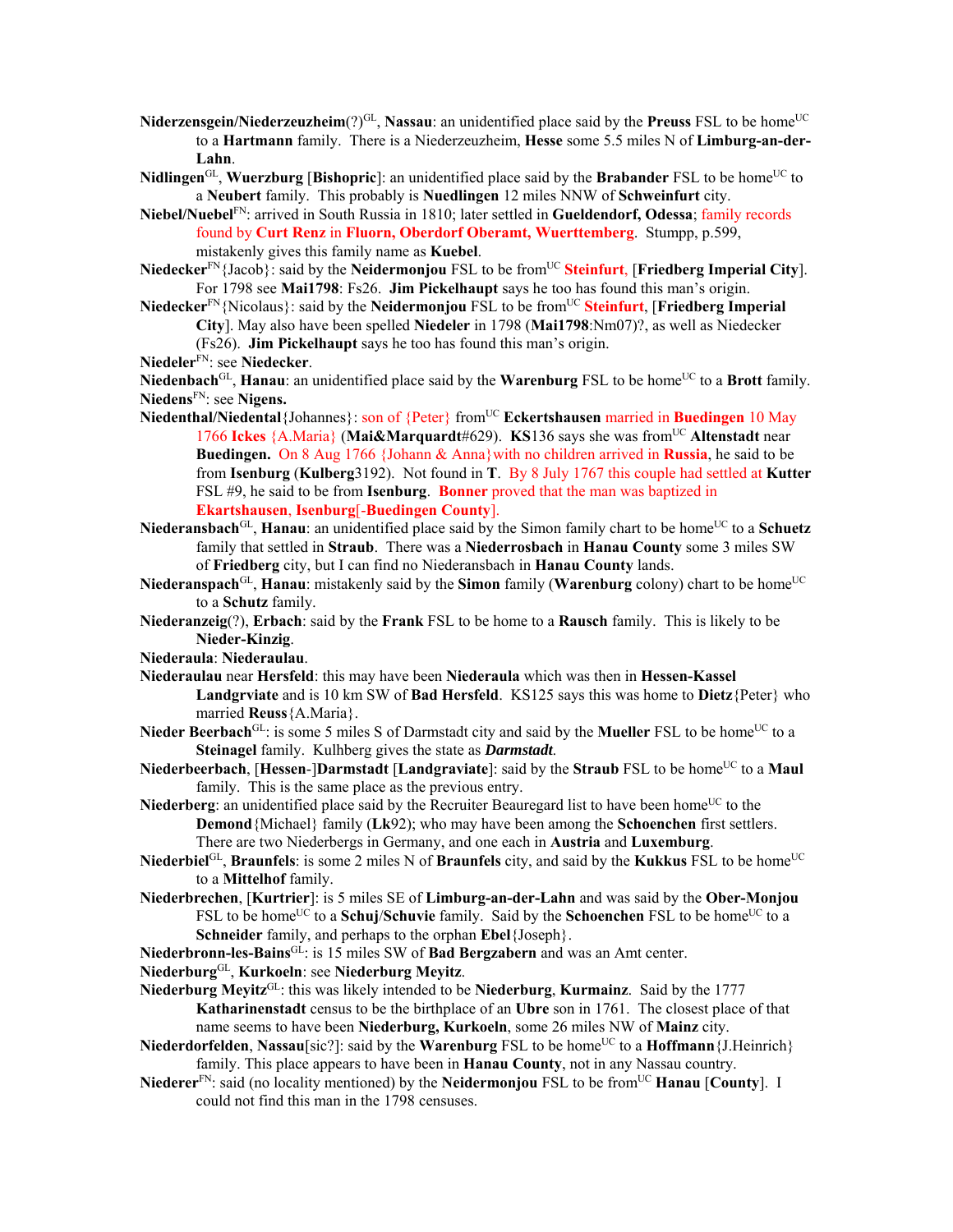- **Nieder-Erbach**<sup>GL</sup>, **Kur Trier**: an unidentified place said by the **Preuss** FSL to be home<sup>UC</sup> to a **Becker** family.
- **Nieder Erlenbach**, **Hanau** [**County**]: is now a **Frankfurt-am-Main** suburb or neighborhood 15 km NW of **Hanau** city centre. Said by the **Warenburg** FSL to be home<sup>UC</sup> to **Brott**{J.Conrad} and **Schuetz**{J.Kaspar} families. An earlier translation of the **Warenburg** FSL mistakenly said this was **Niedenbach**, **Hanau**. This was mistakenly given in a Pleve-produced **Simon** family chart as **Niederansbach**, **Hanau**.
- **Nieder Eschbach**GL, **Hanau** [**County**]: is some 4 miles N of **Frankfurt-am-Main** city center, and said by the **Katharinenstadt** FSL to be home<sup>UC</sup> to a **Trippel** family. Said by the **Warenburg** FSL to be home<sup>UC</sup> to a **Trippel** family.
- **Nieder-Floersheim**GL, **Worms Oberamt**, [**Rhein**]**Hessen**: is 6 miles W of **Worms** city, and proven by the **GCRA** to be home to the **Obenauer** which went to **Bergdorf**; see their book for more details. Proved by **Curt Renz** as home to the **Obenauer** family that settled in **Hoffnungstal, Bessarabia**.
- **Nieder-florstadt**GL: about 7 km E of **Friedburg** city and may have belonged to either **Solms-Roedelheim**, **Hanau County**, **Hessen-Darmstadt** or **Friedburg Imperial City** all of whose lands bordered on **Florstadt**.
- **Niedergruendau**GL, [**Isenburg-Meerholz County**?]: is some 3 miles WNW of **Gelnhausen** city and according to the **Buedingen** ML it was home<sup>UC</sup> to a **Wiederholt** man who married in 1766 a Heil woman fromUC **Unternaubel**; by 1767 they were in **Messer**; Stumpp says **Niedergruendau** was near **Gelnhausen** (**Mai&Marquardt**#707).
- **Niederhausen**, [**Pfalz**-]**Zweibruecken** [**Duchy**]: is 7 km NE of **Zweibruecken** city and was said by the **Warenburg** FSL to be home<sup>UC</sup> to a **Hoffmann** {Philipp} family.
- **Niederhochstadt**GL, **Landau** [**Amt**], **Rheinpfalz**: is 5 miles NE of **Landau-in-der-Pfalz**, and was proven by the **GCRA** to be home to the **Bressler**/**Pressler**{Michael}, **Eli**/**Ely**, maybe **Heinz**{Simon}, and **Lehr**/**Laehr** families that went to **Kassel**, as well as to the **Job**/**Jopp** family of **Ottersheim** moved here prior to going on to **Neudorf**.
- **Niederhoechstadt** GL, **Hessen**: see **Neiderheimstadt**.
- Niederhof<sup>FN</sup>: said by the **Kamenka** FSL to be from<sup>UC</sup> Vien, Oesterrich.
- **Niederhof**<sup>FN</sup>{Matthias}: **KS**:82 and 147 say this Catholic party of 2 from<sup>UC</sup> **Cesaria**{(spelling?) in 1764 was sent on to the **Saratov** area as part of the group of colonists transported under the command of Captain Paykul and Cornet Rehbinder. I have not found them in any published FSL.
- Niederhof<sup>GL</sup>, **Darmstadt**: said by the **Laub** FSL to be home<sup>UC</sup> to a **Laub** family. A **Friedberg** ML says this man from<sup>UC</sup> Niederohm married in 1766 a Schmidt woman from<sup>UC</sup> Mehrenberg (**Mai&Marquardt**#313). See **Niederohm**(**en**).
- **Niederhof**GL**, Winterberg**: this surely is a mangled version of **Niederhofen, Brackenheim Amt, Wuerttemberg** [Duchy].
- **Niederhof**GL**, Wittenberg**: this too surely is a mangled version of **Niederhofen, Brackenheim Amt, Wuerttemberg** [Duchy].
- **Niederhofen**GL**, Brackenheim Amt, Wuerttemberg** [**Duchy**]: is 8 km NW of **Brackenheim** town. Said by **EEE** p.422 to be home to **Krassel/Grass**{Andreas} who first settled in **Denmark** and then in **Dobrinka**. Said by **EEE** p.422 to be home to **Krassel/Grass**{Andreas} who first settled in **Denmark** and then in **Dobrinka**. Said by **EEE** pp.478-480 to be home<sup>UC</sup> to **Knedler**/**Knedeler**{J.Leonhard} who first settled in **Denmark** and then in **Dobrinka**. Said by **EEE** p.581 to be home<sup>UC</sup> to **Schilling**{Johannes} who first settled in **Denmark** and then in **Schilling**.
- **Niederhorbach**GL, **Bergzabern** [**Amt**], **Rheinpfalz**: is 1.5 miles NE of **Bad Bergzabern**, and using **FHL**#either 1,442,080 or 1,457,537 was proved by the **GCRA** to be home to the **Jutzy** family was in **Kassel** at least for 1821-1833. They also proved this home to the **Springer/Sprenger** family that went to **Kassel** and they proved it was where the first **Reuter**/**Reuther**/**Reiter** settler in **Neudorf** married and his first children were born.
- **Niederhustadt**GL, **Gemersheim** [**Amt**], **Pfalz**: an unidentified place mistakenly said by the 1816 **Kassel** census (#20) to be home<sup>UC</sup> to the **Heinz**{Simon} family
- **Nieder-Ingelheim**, **Kurpfalz**: is 14 km WSW of **Mainz** city and was said by the **Warenburg** FSL to be homeUC to a **Beck** family and possibly their **Hannebolet** stepchildren.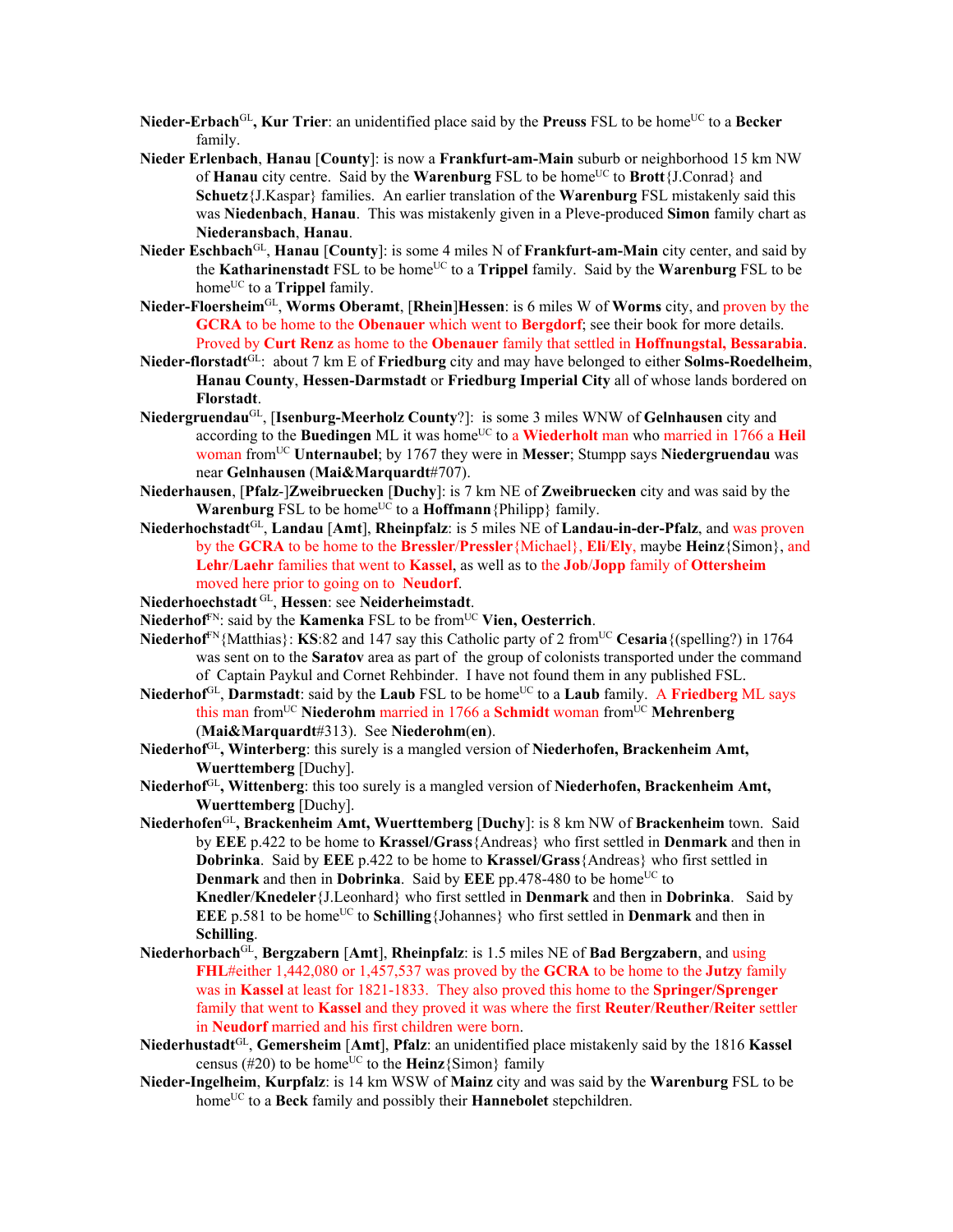- **Nieder-Kinzig**GL, [**Breubach Condominium**]: is some 6 miles N of **Erbach** city and said by the **Frank** FSL to be and home<sup>UC</sup> to a **Goethmann** family – possibly also home to a **Rausch** family (see **Niederanzig**). Sherri Stahl has found for this **Frank** first settler couple, the **Goettmann** marriage record here as well as the birth record of the **Hoffmeister** bride. And this is where both the **Bauer** and the **Rausch** who went to **Frank** were born (**Gieg1**).
- **Niederkirchen**GL, **Zweibruecken**: is some 15 miles NNW of **Zweibruecken** city in what is now **Saarland**. Said by the **Laub** FSL to be home<sup>UC</sup> to a **Jung** family.
- **Niederkirchen parish**GL, **Rheinpfalz**: was 2 miles S of **Hefersweiler** and held its church records. This is the same place as the previous entry, some 40 years later. Heimkirchen parish books say this was homeUC to **Hohenberger**{Catharina E. } who married **Foos**{J.Jacob} in 1749 in **Heimkirchen**.
- **Nieder Klee, Maynz: Nieder Kleen** is 11 km SW of Giessen city center and was said to be home<sup>UC</sup> to **Hertzberger**{M.Elis.} who married **Reiss**{J.Michael}in **Friedberg** 17 May 1766 (**Mai&Marquardt**#347).
- Niederlande: is Holland and said by **Kulberg** to be home<sup>UC</sup> to the following families: **Asmus**{Nicolaus+wife+2 kids}178, **Koske**{Joseph+w+1c}53, **Schulz**{Gabriel+w+2c}205;
- **Niederlauken**GL**, Nassau-Usingen**: is some 6 miles W of **Usingen** city, and said by the **Bangert** FSL to home<sup>UC</sup> to **Bangert**, **Huber**, Sahl, and Schnorr families.
- **Niederlemp**: is 11.5 km NW of **Wetzler** and 2.5 km NE of **Koelschhausen** and was then in **Nassau-Dillenburg Principality. KS124 says Debus** {Christian} left<sup>UC</sup> here for Russia.
- **Niederlustadt, Gemersheim** [**Amt**], **Pfalz**: an unidentified place mistakenly said **KS**:300 to be home<sup>UC</sup> to the **Heinz**{Simon} family. This surely is the same as the next entry.
- **Niederlustadt**, **Landau** [**Amt**], **Kurpfalz**: was 13 km NE of Landau city this was in an area controlled by successively first by **Kurpfalz**, then by **France**, then by **Prussia**, and then by **Bavaria** in the late 18th and early 19th centuries; now in the modern Federal German state of **Reinland-Pfalz**. **Dorothy Brandner** reports that **Heintz**{Georg Simon} was born here on 4 Nov 1773 (**FHL** #193089),
- **Niedermeier**<sup>FN</sup>: said by the **Herzog** FSL to be from<sup>UC</sup> **Muenchen, [Kur-]Bayern**.
- **Niedermerle**GL: see **Niedermoerlen**.,
- Nieder Midlau<sup>GL</sup>: said by the **Buedingen** ML to be home<sup>UC</sup> to the **Scheibel** woman who married an Isenburger **Ruppel** man in 1766; by 1767 this couple was in **Norka**: Stumpp said this was **Niedermittlau** (**Mai&Marquardt**#476).
- **Niedermittlau**GL: is some 3 miles SW of **Gelnhausen** and probably was in **Isenburg-Meerholz** in 1765; see **Nieder Midlau**.
- **NiederMockstadt**GL, [**Isenburg County**]: 7 miles NW of **Buedingen** city. See **Untermockstadt**. Also see **Mockstadt**.
- Niedermoerlau<sup>GL</sup>: said by the Buedingen ML to be home<sup>UC</sup> to the **Zimmer** woman married a Diehl man; Stumpp says **Niedermoerlen** was near **Friedberg**, **Hessen** in one place and on another page says it was near **Bad Nauheim**, **Hessen** (**Mai&Marquardt**#709). **Niedermoerlen** is some 3 miles NNW of **Friedberg** city, in a small outpost of **Kurmainz**. On a 1746 map this place was spelled **Niedermerle**. Also see **Diel** of **Koehler**.
- **Niedermoerlen**GL: see **Niedermoerlau**.
- **Nieder Modau**?<sup>GL</sup>: said by the **Kano** FSL to be home<sup>UC</sup> to a **Baecker** family, and possibly to their **Leschorn** step-daughter. This probably is the same place as the next entry.
- **Nieder-Modau**, [**Hessen**-]**Darmstadt** [**Landgraviate**]: is some 6.5 miles SE of **Darmstadt** city and was said by the **Straub** FSL to be home<sup>UC</sup> to a **Kraft** family.
- **Niedermohr**, **Kaiserslautern** [**Amt**], **Rheinpfalz**: is 13 miles WNW of **Kaiserslautern** city, and is believed by the **GCRA** to be home to the **Pfeifer**{Jakob} family that settled in **Neudorf**.
- **Nieder-Monjou**VV: (aka **Bobrovka, Bobrowka**) is a Lutheran German village founded in 1767 on the eastern side of the Volga. Its two FSL (the first list and a supplemental one done later) are now published in Pleve, Einwanderung …, vol.III, pp. 185-226. According to these, the first settlers were from the following places {italics indicate information from the Kuhlberg list} with the family names shown here in parens. Other spellings of family names, usually from later sources are in square brackets. {Given names} are used only when there is more than one family for a family name. Verified origin information is in red. The number with the family name is their FSL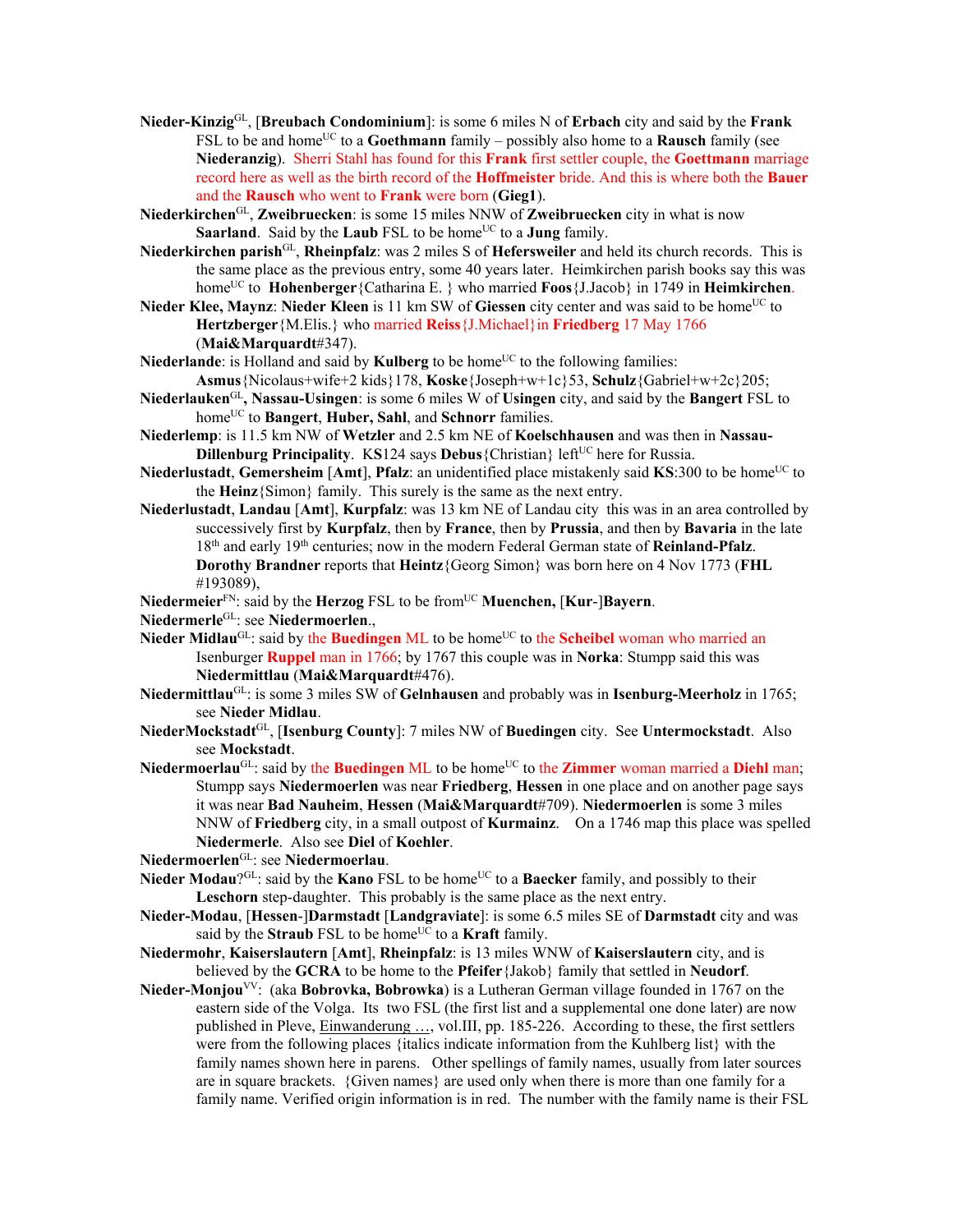household number, except that those in the supplemental list have 100 added to their original number: from **\_burg**?: (**Meier**{Eva Elisabeth}235); from **Altenfeld**: (**Triller**77); from **Altenstein**: (**Riebling**192); from **Alzbach**: (**Geisern**152); from **Anhalt-Koethen** [**Principality**]: (**Rindflesch**?186); from **Ansbach** [**Margraviate**]: (**Soltner**167); from **Asbach**: (**Martz**[**Markus**/**Marx**]14); from **Asfeld**: (**Brahm**113); from **Bassenheim** [**Barony**]: (**Baecker**{Johannes}219); from **Bayreuth** [**Margraviate**]: (**Seibolt**41); from **Berlin**, [**Kurbrandenburg**]: (**Beitniz**[**Beitnitz**]7, **Bert**?33, **Bortdorf**?180, **Ulitz**?154); from **Bern**?, *Hanau*: (**Merz**132); from **Berstadt**, *Hessen*: (**Wenzel**{Peter}116); from **Biskirchen**, [**Solms-**]**Braunfels** [**County**]: (**Anchuetz**[**Anshuetz**/**Anshutz**]67, **Scharf**73, **Schmidt**{Just}45); from [**Kur**]-**Brandenburg**: (**Barth**236, **Enster**10, **Guenter**224, **Krone**22, **Otto**217); from [**Solms**-]**Braunfels** [**Principality**]: (**Wasmar**?57); from **Breitenbach**: (**Lotz**{Peter}72, **Mueller**{Martin}12,{Johannes}69, **Wirth**70); from **Breslau**, **Preussen**: (**Rohleder**1); from **Coburg**? [**Duchy**], *Sachsen*: (**Wenzel**{Georg}146); from **Dachwig**: (**Teisel**?168, **Teusel**?136); from [**Hessen**-]**Darmstadt**: (**Albach**205, **Both**210, **Derganz**?29, **Eimer**204, **Emich**{J.Nicolaus}228, **Forscht**?25, **Markolf**?[**Markloff**/**Markaler**]30, **Merkel**{Anna Katarina}, 202, **Reck**211, **Rutzhausen**222, **Schaefer**?{Johann}31, **Scharman**?42, **Schmidt**{Kaspar}198, **Schmidt**{Peter}46a, **Scholl**?197, **Stuertz**{Michael}209, **Wahl**85, **Weiss**{Kaspar}199, **Wolf**15, **vonNordig**214, and possibly **Reis**29a and **Rihl**[**Riel**]85a); from **Den Brand**: (**Karl**{Franz}123); from [**Anhalt**-]**Dessau** [**Principality**]: (**Henne**?196, **Krieger**188, **Leopold**155); from **Deutsch-Boehmen**: (**Hausner**?13); from **Dresden**, [**Kursachsen**]: (**Doering**34); from **Ehringshausen**, [**Hessen**-]**Darmstadt**: (**Timer**?166); from **Eich**, *Nassau*: (**Kelberdinger**?26); from **Eichel**, [**Wertheim Principality and County**]: (**Becher**89); from **Eklavstein**?: (**Burghardt**170); from **Elbenrod**, [**Hessen-Darmstadt**]: (**Karl**{Adam}5); from **Elberkirchen**?: (**Jung**{Sebastian}177); from **Endorf**: (**Gebauer**75); from **Erbach** [**County**]: (**Bischoff**171); from **Fenn**: (**Lambert**143); from **Filun**?: (**Sonnenblatt**121); from **Frankreich**: (**Opfermann**215); from **Friedberg**: (**Eckhardt**53, **Weigand**[**Wiegand**]48); from **Friedersdorf**: (**Arnhold**182); from **Gaben**: (**Michelsack**[**Milchsack**]66); from **Ganter**?: (**Genzel**?47); from **Gebersdorf**, *Hessen*: (**Schmidt**{Kaspar}49); from **Geichel**?: (**Blum**58); from **Geislitz**?, *Hanau*: (**Krop**?141); from **Gladbach**?, *Mainz*: (**Mai**94); from **Grohnde**?, [**Kurbraunschweig**]: (**Geisel**?159); from **Grossenhain**?, [**Kursachsen**?]: (**Bote**144); from **Hamburg** [**Imperial City State**]: (**Grenlich**?{Christoph}159, **Henning**{Peter}221,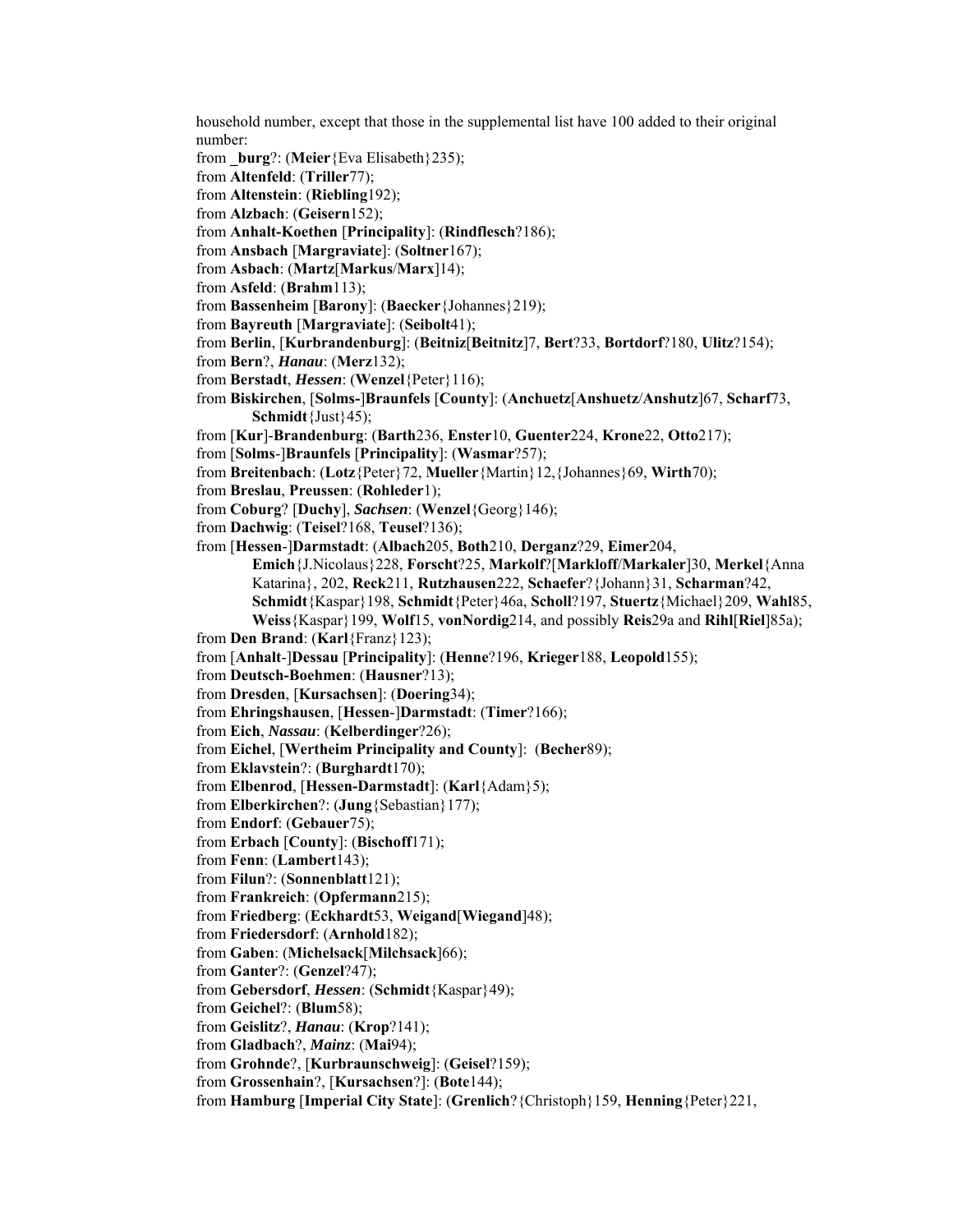**Merkel**{Katarina}231);

from **Hanau** [**County**]: (**Jung**{J.Georg}220, **Niederer**208, **Ostwald**216, **Spahn**{Heinrich}86); from **Hannover** [aka **Kurbraunschweig**]: (**Dewald**6, **Lotz**{Johann}11, **Maus**38,

**Schmidt**{Johann}39, **Spahn**{Nicolaus}37, **Stoffel**[**Stoppel**]9, and possibly **Borti**37b, **Gen**?38a, and **Letz**?37a);

from **Hasborn**?, *Hessen*: (**Nebe**?101 and possibly **Renz**?[**Rente**]101a);

from **Heina**, [**Hessen-Kassel**]: (**Elscheidt**225);

from **Hellburg**?, [**Kurbrandenburg**?]: (**Zinock**?183);

from **Herzfeld**: **Gerber**74);

from **Hessen**: (**Blass**?218, **Burg**212, **Schroeder**{Johann}19, **Trube**230, **Walter**52, and possibly **Backmann**?19a and **Keile**?19b);

from **Hessen-Darmstadt**: (**Elsasser**172, **Heuse1**93, **Jackel**[**Jaekel**]173, **Koch**194, **Strauss**189); from **Hogen**?, *Pommern*: (**Grenlich**?{J.Wilhelm}187);

from **Holland**: (**van der Manen**128);

from **Iber**: (**Schulz**64);

from **Insterburg**?: (**Keskel**81);

from **Isenburg** [**County**]: **Eckart**[**Eckhardt**]{J.Heinrich}18, **Neurath**93, **Werth**{Magdalena}92; from **Italien**: (**Millozzi**179);

from **Kersdorf**, [**Kurbrandenburg**?] (**Sittig**117);

from **Kessemich**?: (**Klotzbach**104);

from **Kleinlagingen**?: (**Riedel**133);

from [**Anhalt**-]**Koethen** [**Principality**]: (**Reuter**{F.Wilhelm}44);

from **Koffeld**: (**Werner**137);

from **Kopenhagen**: (**Wettermann**178);

from **Krailshausen**?, [**Hohenlohe Principality and County**]: (**Werwein**126);

from **Kransburg**: (**Mingelbach**165);

from **Kurpfalz**: (**Harer**36);

from **Leipzig**: (**Rauschenbach**20);

from **Lichbach**?, *Hessen*: **Schmidt**{Peter}134);

from **Lindheim**?: (**Schmidt**{J.Peter}127);

from **Luebeck**: (**Kessel**110);

from **Magdeburg**: (**Glueck**63);

from [**Kur**-]**Mainz**: (**Goebel**200, **Neff**[**Naef**]81, **Sack**201);

from **Malchin**, *Mecklenburg*: (**Herter**112);

from **Mednsch**?, *Siebenbuergen?*: (**Engler**184);

from **Mekmal**?: (**Ephardt**?184);

from **Menualt**?: (**Karera**?164);

from **Merzhausen**: (**Salorkube**?[**Sartorius**]46);

from **Metten**?: (**Brumbien**?203);

from **Nassau**: (**Sibelius**16 and possibly **Sprecht**[**Specht**]16a);

from **Nassau-Siegen**? [**Principality**]: (**Pauly**234, **Schreng**232);

from **Nassau-Usingen** [**Principality**]: (**Boehm**188, **Stuertz**{Elisabeth}191);

from **Neukirchen**: (**Mun**?71);

from **Nieder Weisel**: (**Reuter**{Gottfried}157, **Wilde**156);

from **Niederrissigheim**?, [**Hanau County**?]: (**Hohmut**60);

from **Niederzell**: (**Rosenberg**[**Rosenberger**]68, and possibly **Ehrentraudt**68a);

from **Nuernberg** [**Imperial City**]: (**Hubert**40, **Meier**{Michael}23);

from **Oberbrennbach**?: (**Martin**160);

from **Obernubel**?, *Hessen*: (**Wernerhold**176);

from **Oeslau**: (**Ribling**?8);

from **Olzfeld**?: (**Gaus**106 and possibly **Tell**106a);

from **Oppenweiler**: (**Sohn**62);

from **Orb**, [**Kurmainz**?]: (**Kesselring**169);

from **Orbach**: (**Meier**{Kaspar}105);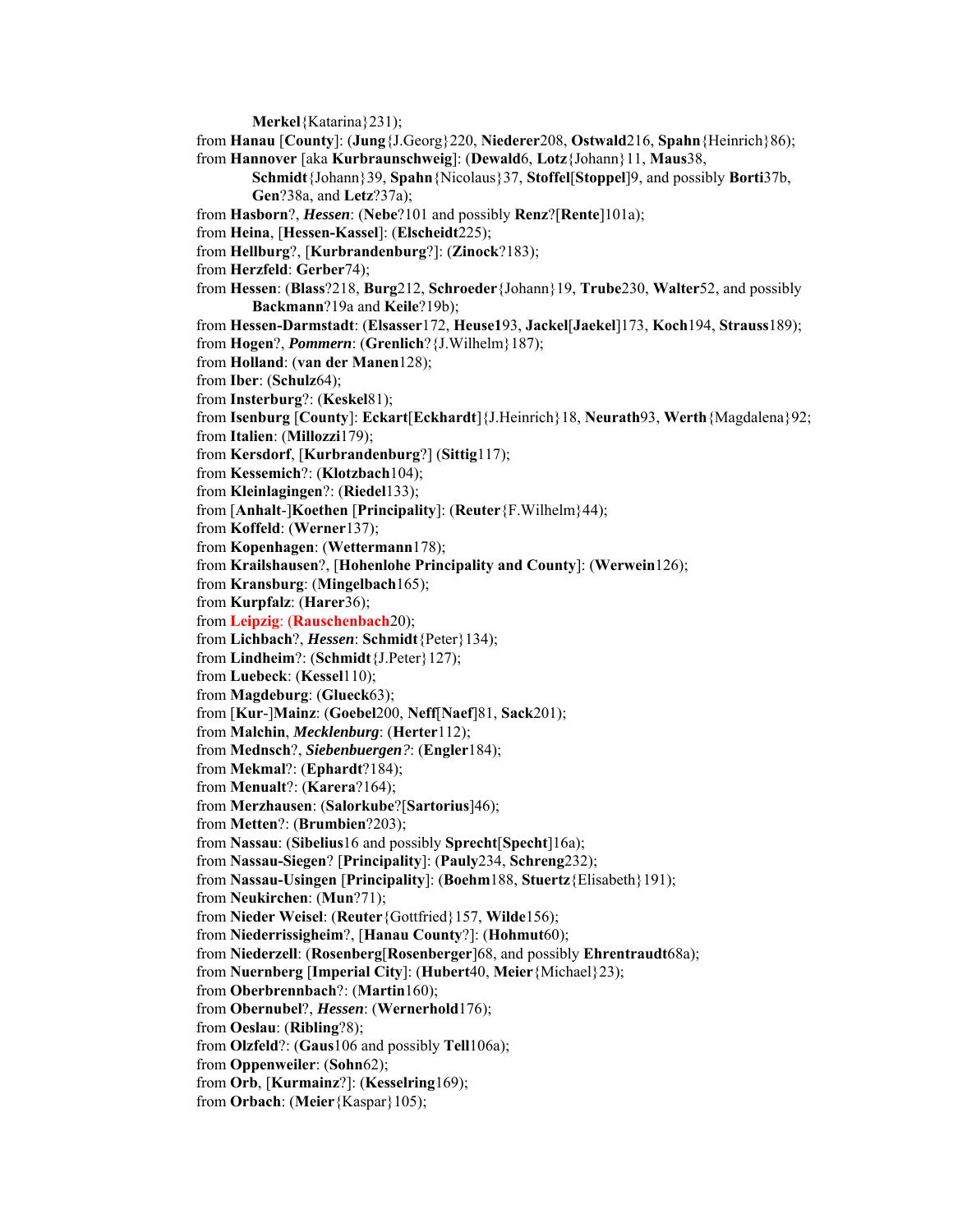from **Pfaffenwiesbach**, [**Waldbott Barony**]: (**Schmidt**{Johannes}135); from **Philippstein**, *Nassau*: **Kunz**56); from **Pingensheim**?: (**Wanter**?[**Winter**]102); from **Prati**?/**Prapsi**?, *Hanau*: (**Aut**3); from **Quellendorf**, [**Anhalt**-]**Dessau** [**Principality**]: (**Passel**120); from **Ratzeburg**?, **Sachsen**: (**Leirich**111); from **Reinberg**: (**Betz**35); from **Reiskirchen**?, *Darmstadt*: (**Koehler**[**Keller**]115); from **Rheinbach**, [**Kurkoeln**]: (**Riffer**[**Rieffert**]{J.Heinrich}95); from **Rieden**: (**Than**28); from **Riedesel**: (**Borgmenbus**?24); from **Rittershausen**, *Friedberg*: (**Funk**43); from **Rommersberg**?: (**Schroeder**{J.Heinrich}114); from **Romrod**, *Darmstadt*: (**Schmidt**{Weigand}83, **Strock**[**Strack**]147); from **Rothein**?: (**Emmerich**[**Emich**/**Emerich**]{Friedrich}153); from [**Wied-**]**Runkel** [**County**]: (**Bisterfeld**59, **Kuhn**140, **Voeller**142, and perhaps **Schaefer**59a); from **Saalburg**, *Nassau*?: (**Jung**109, and perhaps **Miemer**109a); from [**Kur**-]**Sachsen**: (**Linke**223, **Lorenz**229, **Meier**{Gottfried}21); from **Schaslau**?, **Boehmen**: (**Ritter**121); from **Schmakilwin**?, *Hessen*: (**Usbeck**32); from [**Mecklenburg**-]**Schwerin** [**Duchy**]: (**Stor**162); from **Sechshelden**, [**Nassau-Dillenburg Principality**]: (**Klein**161); from **Seedorf**: (**Blum**{J.Georg}80); from **Seisfelden**?: (**Haase**138); from **Sollnitz**?: (**Otto**185); from **Spielberg**, [**Isenburg County**?]: (**Ulrich**[**Urlich**]2, **Werth**{Jacob}17); from **Stahlberg**, *Isenburg*: **Lorey**[**Lorei**]91, **Seibel**87); from **Stauhusen**?: (**Schaefer**{Balthasar}124); from **Steinau**: (**Schnarr**27, **Schnitzer**149); from **Steinfurt**, [**Friedberg Imperial City**]: (**Binedel**?[**Binatel**]79, **Niedecker**{Jacob}78, **Niedecker**[**Niedeler**??]{Nicolaus}76); from **Sterzhausen**?: (**Mehner**?122 and possibly **Heinrich**122a); from **Stralsund**: (**Schroeder**{J.Kaspar}195); from **Tordorf**?, *Runkel*: (**Baecker**[**Becker**]108); from **Ukkel**?, [**Brabant Duchy**]: (**Thai**[**Thiel**]54); from **Vadenrod**, [**Alsfeld Amt**, **Hessen**-]*Darmstadt*: (**Roth**207); from **Vadenrod**, **Alsfeld Amt**, [**Hessen**-]**Darmstadt**: (**Fiedler**226, 227); from **Voellinghausen**?: (**Weiss**{Johann}88); from **Wabern**?: (**Volmer**174); from **Waechtersbach**, [**Isenburg County**]: (**Hahn**150); from **Wallerode**, *Riedesel*: (**Riefer**[**Rieffer**/**Rieffert**]{Melchior}4, **Staerz**[**Stuertz**?]{Kaspar}61); from **Waschenbach**, *Darmstadt*: (**Elf**107); from **Wehr**, *Hessen*: **Bernhardt**125); from **Wellstein**?, *Hessen*: (**Schultheis**129); from **Wenzenburg**: (**Fei**213); from **Werznitz**: (**Schneider**{Leonhard}204); from **Willebadessen**: (**Muehl**84, **Taub**65); from **Winner**?: (**Hening**?82); from **Winterbach**: (**Haas**55); from **Wittenberg**: (**Hartmann**151, **Lutz**{J.Georg}145, **Olgaten**?175); from **Winterborn**: (**Wagner**51); from **Wittgenborn**?, *Isenburg*: (**Koehler**[**Keller**]{Ludwig}90); from **Wolf**, *Hessen*: (**Soring**139);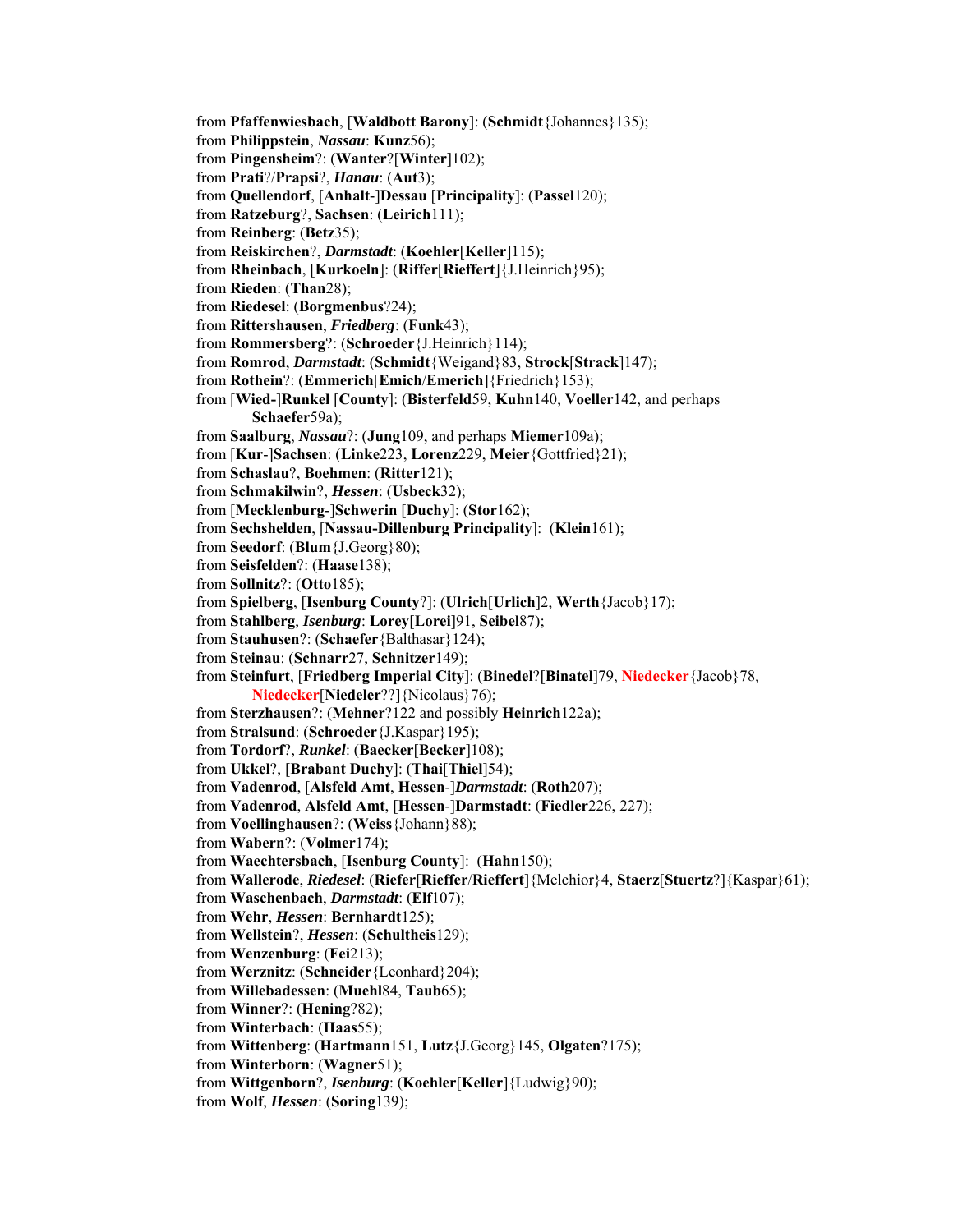from **Wuerttemberg** [**Duchy**]: (**Tochtermann**190);

from **Zersardel**?: (**Ferner**130);

from **Ziegel**, *Hanau*: (**Riebe**[**Reib**]50);

from **Ziegenbach**, *Hessen*: (**Schaefer**{Christian}119);

from **Zittau**?, *Sachsen*: (**Bubekin**?148);

from **Zoren**?: (**Keserlank**[**Kesslering**/**Kessler**]158);

another possible first settler: **Wunderlich**{Johannes}.

**Nieder-Moos** GL, [**Riedeseel Barony**]: 1 mile S of **Bannerod.** 

- **NiederOhm(en)**GL, [**Hessen-Darmstadt**]: is some 12 miles SW of **Alsfeld, Hessen**. said by the **Buedingen** ML to be home<sup>UC</sup> to the **Reich** man who went to **Grimm** (Mai&Marquardt#531). Said by the Buedingen ML to be home<sup>UC</sup> to a Leer man who married a Becht woman; by 1767 this couple was in **Krasnoyar** (**Mai&Marquardt**#596). The respective MLs said these men were fromUC **Darmstadt**.
- **Niederohm**GL: also see **Niederhof**.
- **Niederquell**FN: I could not find them in any published FSL but members of this family were reported either to be living in or to have come from **Schulz** in 1798 (**Mai1798**:Sz15,Gf11 and 35).
- **Niederquembach** near **Wetzlar** (now in **Hesse**): is 8.5 km SE of **Braunfels** town and 9 km SW of Wetzlar city. In the mid-18th century it was in **Solms-Braunfels County**.
- Niederraden<sup>GL</sup>: said by the Boaro FSL to be home<sup>UC</sup> to a Mankein? family. There is aNiederraden 11 miles NNW of Koblenz city, and one 21 miles NW of Trier city. There is a **Niederroden**, and one 23 miles SW ( near the home of some other Boaro folk) of **Ansbach** city, and one 13 miles NE of **Darmstadt** city. There is a **Niederrode** 3 miles WSW of **Fulda**.
- **Nieder-Ramstadt**GL, [**Hessen**-]**Darmstadt** [**Landgraviate**]: is 4 miles SE of **Darmstadt** city center, and said by the **Katharinenstadt** FSL to be home<sup>UC</sup> to a **Lange** family. Said by the **Warenburg** FSL to be home<sup>UC</sup> to **Engelhardt** and **Valentin** families.
- **Niederrissigheim**?GL, [**Hanau County**?] is 4 miles N of Hanau city, and said by the **Neidermonjou** FSL to be home<sup>UC</sup> to a **Hohmut** family.
- **Niederrode**GL: see **Niederraden**.
- **Niederroden**GL: see **Niederraden**.
- **Niederroedern**, **Selz** [**Amt**], **Elsass**: is 2.5 miles NW of **Selz/Seltz** town: the **GCRA** checked here for the origins of the **Legler** family that settled in **Neudorf**, but found no proof. The **GCRA** found a **Neudorf** record which gave this as the birthplace<sup>UC</sup> of **Frey**{Elisabetha}, the mother of Johannes **Pleinis**' wife. It was proven by the **GCRA** to be home to a **Haidt**/**Haid**/**Heyd** family that settled in **Neudorf**.
- **Niederroedern**, **Seltz** [**Amt**], **Elsass**:
- **Nieder-Rosbach**GL, **Darmstadt**: see **Rosbach**.
- **Niederrosbach**GL, **Hanau County**: see **Niederansbach**, **Hanau**.
- **Niederscheld**, [**Nassau Dillenburg Principality**]: is 1 miles S of **Dilllenburg** city and was said by the **Phillipsfeld** FSL to home<sup>UC</sup> to a **Ringel** family.
- **Niederseebach**GL, **Weissenburg Kreis Elasss**: is 6 miles SSE of **Weissenberg** city, and proved **by Curt Renz** as hoem to the **Hofer** family that settled in **Hoffnungstal**, **Bessarabia**. It was also proven by the **GCRA** to be home to the **Hofer**{Peter} family that settled in **Neudorf**.
- **NiederSeemen**GL, [**Gedern Amt**, **Stollberg-Gedern County**]: is now in **Hessen** some 10 miles SE of **Nidda** and some 8 miles NE of **Buedingen**. The **Buedingen** ML says this was home<sup>UC</sup> to at least one of the **Lohrengel** men who went to **Doenhof** ; Stumpp says it was near **Buedingen (Mai&Marquardt**#526). Said by both versions of the **Jagodnaja Poljana** FSL to be home<sup>UC</sup> to a **Hergert** family. According to the **Buedingen** ML this was home<sup>UC</sup> to the **Scheller** woman who married a **Schott** man in 1766 (**Mai&Marquardt**#505); by 1767 this couple was in **Moor**.
- **Niederseltz, Ober-Elsass**: an unidentified place said to be home to **Heilbronn**{Veronica} who married **Rapp**{J.Michael} in **Friedberg** 26 March 1766 (**Mai&Marquardt**#294).
- **Niedershausen**(?)<sup>GL</sup>, **Braunfels**: said by the **Kukkus** FSL to be home<sup>UC</sup> to a **Mueller** family. There is a Niedershausen is some 6 miles WNW of **Braunfels** town.
- **Niedershausen**GL, **Oberlahnkreis** [**Amt**], **Hesse**: is 3 miles N of Weilburg town. The **GCRA** found a source which says that the **Wittich** family that went to **Bergdorf** was here sometime after 1780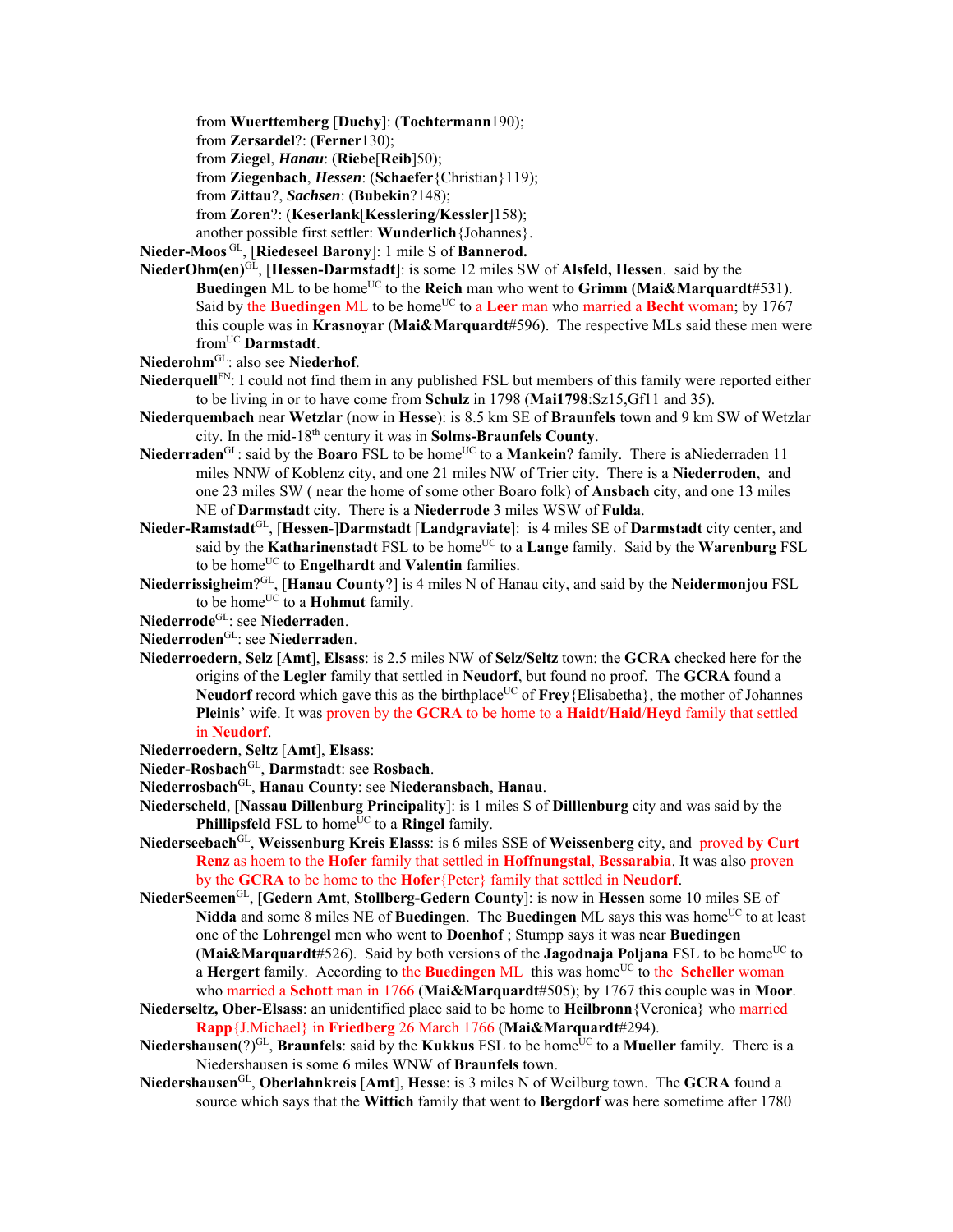and before 1797; see their book for detail. This is the same place, a few years later, as the previous entry.

**Niederspahn** FN: see **Wiederspahn**.

- **Niedersteinbach**, **Weissenburg** [**Amt**], **Elsass**: was 20 miles W of **Wissenburg** town, and the **GCRA** proved this the birthplace for the Eckmann children and their **Trautmann** mother who migrated to **Kassel**.
- **Niederstetten**GL**, Kurmainz**: an unidentified place said by the **Preuss** FSL to be home to a **Kaler**? family. There is a Niederstetten, **Baden-Wuerttemberg**, some 26.5 miles S of **Wuerzburg**A801801as **Kurmainz** so far-flung? See **Niederstzingen.**
- **Niederstotzingen** near **Giengen**: is 9.5 km S of **Giegen-an-der-Brenz**. Said to be home<sup>UC</sup> to **Schweickhard**{Jakob} son of {Christian} (**Mai&Marquardt**#798& **KS**157).
- **Niederstzingen**(?)GL, **Wuerzburg**: an unidentified place said by the **Preuss** FSL to be home to a **Schweigart** family. This must be **Niederstetten**, **Baden-Wuerttemberg**, some 26.5 miles S of **Wuerzburg.**
- **Niederusel**?, [**Frankfurt Imperial City**]: on the northern edge of the City and said by the Recruiter Beauregard's list to have been home<sup>UC</sup> to the **Werner** {Philipp} family (**Lk**95).
- **Niederursel**?, **Frankfurt-am-Main** [**Imperial City**]: is now a city borough some 5 km NW of **Frankfurt** city centre and was said by the **Straub** FSL to be homeUC to a **Zimmer** family.
- **Niederwald**, [**Hessen-Kassel Landgraviate**]: is 6.5 km ENE of **Marburg**-**an**-**der**-**Lahn** (**Diebach**{Jacob) There is one other Niederwald in Germany and one in Switzerland, but this seems most likely.
- Niederweiler<sup>GL</sup>, Baden-Durlach: an unidentified place said by the Kukkus FSL to be home<sup>UC</sup> to a **Weigand** family. There are at least 3 Niederweiler in **Baden-Wuerttemberg**.
- **Nieder Weisel**<sup>GL</sup>: is some 6 miles NW of **Friedberg** and said by a **Friedberg** ML to be home<sup>UC</sup> to a **Noll** woman who in 1766 married a **Becker** man; by 1767 the couple was in **Kukkus** (Mai&Marquardt#350). Said by the Neidermonjou FSL to be home<sup>UC</sup> to a Reuter {Gottfried} family and a **Wilde** man. Said by the **Buedingen** ML to be home<sup>UC</sup> to **Schimpff**{Conrad} whom I have not been able to find in any published FSL or in **Mai1798**.
- **Nieder Wiesen**?GL: an unidentified place said by the **Kano** FSL to be home<sup>UC</sup> to a **Leibel** family. This place probably was in the **Hunolstein Barony**?, some 5.5 miles W of **Alzey** town. Or it could have been just outside Hunolstein, in **Kurpfalz**.
- Niederwiesen<sup>GL</sup>, Pfaltz: is some 22 miles SE of Mainz city, and said by the Friedburg ML to be home<sup>UC</sup> to a **Mohr** woman who married in 1766 a **Weigand** man; by 1767 the couple was in **Kukkus** (**Mai&Marquardt**#341). This is the same place as the previous entry.
- **Niederwoellstadt/Niederwoelstadt**GL, **Solms**[-**Roedelheim County**]: is some 4 miles SSE of **Friedberg** and some 11 miles NNE of **Frankfurt-am-Main**. **Kuhlberg**5201 said this was in **Riedesel**, however, **Koebler** p.670 confirms that Niederwoellstadt was then in **Solms-Roedolheim County**. Said to be homeUC to five **Kleim** men who settled in **Frank** and **Kano**. The **Buedingen** ML also says these were **Klein** families; **KS**138 says Niederwoelstadt is near **Friedberg, Hessen**  (**Mai&Marquardt**#684, 685). It is confirmed that at least one of these **Klein** men came from Niederwoellstadt, see **Kleim**.
- Niederzell<sup>GL</sup>: an unidentified place said by the Neidermonjou FSL to be home<sup>UC</sup> to a Rosenberg family, and possibly to an **Ehrentraudt** family. This probably was **Neiderzell**, **Hanau County**, some 1.5 miles SW of **Schluechtern** city.
- **Niederzell**, [Hanau County]: some 1.5 miles SW of **Schluechtern** city. **KS**121 said this was home<sup>UC</sup> to **Bentzing**{Johannes}.

**Niederzeuzheim**GL, **Nassau:** see **Niderzensgein.** 

**Nief** FN: said by the **Rohleder** FSL to be from<sup>UC</sup> **Mannheim**, [**Kurpfalz**]. I could not find this family in the 1798 Volga censuses.

**Nief**FN: also see **Neuf**.

- **Niefern**GL, **Baden Markgrafschaft**: is 5 km ENE of **Pforzheim** city and was the home of **Christ**{Margaretha} wife of **Brandner**{J.Jacob} (**FHL** 1272840).
- **Niegerschweld**?, **Wuerzburg** [**Bishopric**]: an unidentified place said by the **Brabander** FSL to be home<sup>UC</sup> to a **Stahl**{Margaretha} widow.
- **Nieheim**<sup>GL</sup>: is some 16 miles ENE of **Paderborn** city, and said by the **Boregard** FSL to be home<sup>UC</sup> to a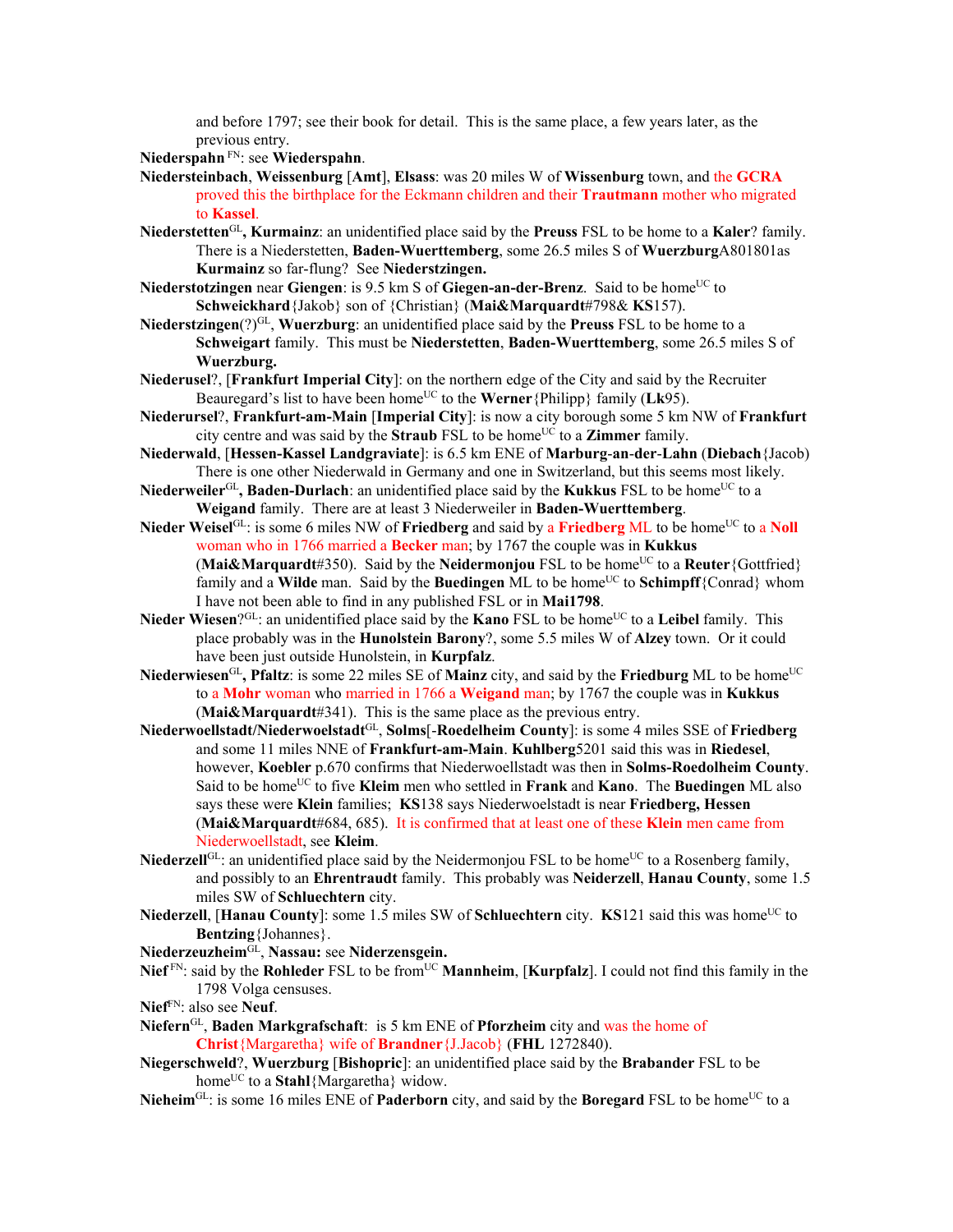**Baumann**{Friedrich} family and possibly to a **Zizel**? family as well. The 1798 **Boregard** census gives the wife's maiden name as **Kupe**? (**Mai1798**:Bo37).

**Niel/Niele**{A.Maria}: **KS**147 says she married in **Rosslau** in 1765. No further information found.

- **Niel**<sup>GL</sup>: said by the **Boregard** FSL to be home<sup>UC</sup> to a **Texter**? family. This probably is either the Niel that is 7 miles SE of **Antwerp** city or the one 12 miles SSE of **Arnheim** city.
- **Nielsen**FN: see **Nilsen**.
- **Niemann**{female}: from **Jessnitz**, **Dessau** married **Jost**{Lebrecht} from **Vockenrode** in 165 (**KS**137). No further information.
- **Nienbrock**(?)<sup>GL</sup>, **Daenmark**: an unidentified place said by the **Dinkel** FSL to be home<sup>UC</sup> to a **Kleber** family. This might be Neu Buecken some 35 miles NW of, or Neuenbrook some 28 miles NW of **Hamburg** city center, or Nienbruegge some 2 miles NW of **Kiel**.
- **Nienburg**?, [Hoya County], Hannover [aka **Kurbraunsweig**]: said by the **Schaefer** FSL to be home<sup>UC</sup> to the **Holm** family.

**Niepot**FN: this family name was found recorded in **Schlitz** marriage records 1762-1767; see **Flegel** trip.

- **Nierstein**, **Kurpfalz**: is 15 km SSE of **Mainz** city centre and was said by the **Warenburg** FSL to be home<sup>UC</sup> to a **Boltz** family.
- **Nies**FN: said by the 1816 **Glueckstal** census (**KS**:670, 386) to be from **Oppelsbohm**, **Waiblingen** [**Amt**], **Wuerttemberg**. Using **FHL**(550,794 and 550,798), the **GCRA** verified this origin. See the **GCRA** book for more details.
- **Nies** FN: said by the **Straub** FSL to be from<sup>UC</sup> **Rossach**, **Heilbronn** [Imperial City][sic?], with a stepdaughter (family name not given) in the household. I did not find them or any descendants in **Mai1798**.
- **Nies**FN: this family name was found recorded in **Kirburg** marriage records 1762-1767; see **Flegel** trip.
- **Niesau**?GL, [**Anhalt-**]**Dessau** [**Principality**]: is some 6 miles SSE of **Dessau** city and said by the **Jost** FSL to be home<sup>UC</sup> to a **Wechter** family.
- **Niesin**?FN: said by the **Shcherbakovka** FSL to be from<sup>UC</sup> **Tonrod**?, **Holstein** [Duchy]. Spelled Nasen in 1798 (**Mai1798**:Sv53).
- **Niesper**?{David H.}<sup>FN</sup>: listed in the 1772 **Pobochnaya** first settlers' list (pb28) with no origin mentioned ; was not be found in **Mai1798**.
- **Niess**FN: this family name was found recorded in marriage records 1762-1767 in **Herborn** , in **Kirburg**, and in **Kroppach**; see **Flegel** trip.
- **Niesser**FN: see **Neuser**.
- **Niesslein**<sup>FN</sup>: said by the **Hoelzel** FSL to be from<sup>UC</sup> **Portliaes**?, **Bamberg** [Bishopric]. For 1798 see **Mai1798**:Hz18).
- **Nieste**?, **Darmstadt**[sic]: is 13 km E of **Kassel** city and was then in **Hessen-Kassel Landgraviate**, not Hessen-Darmstadt Landgraviate. Said by the **Schaefer** FSL to be home<sup>UC</sup> to the **Kretz** family.
- **Nietheim**?, **Schwaben**: an unidentified place said by the **Hoelzel** FSL to be home<sup>UC</sup> to a **Hartmann** family. There was a Nietheim, probably in **Wuerttemberg Duchy** 6 miles SE of **Aalen** city.
- **Nigausdorf**?, **Bamberg** [Bishopric]: an unidentified place said by the **Hoelzel** FSL to be home<sup>UC</sup> to a **Leonhard** family.
- **Nigens**?/**Niedens**<sup>FN</sup>: said by the **Kratzke** FSL to be from<sup>UC</sup> Luebeck.
- **Niklashausen**, **Wertheim** [**County**]: is 9 km SE of **Wertheim** town and was said by the **Warenburg** FSL to be home<sup>UC</sup> to a **Funkner** family.
- **Niklus**: go to **Niclas**.
- **Nikolai**FN: see **Nicholas**.
- **Nikolay**<sup>FN</sup>: said by the **Krasnoyar** FSL to be from<sup>UC</sup> **Darmstadt** (no locality mentioned). Also spelled **Nickolai**.
- **Nikolin**<sup>FN</sup>: said by the **Schwed** FSL to be from<sup>UC</sup> **Vozy**?, **Schweden**. I could not identify them or any likely descendants in **Mai1798**.
- **Nild**{Elisabeth}: fromUC **Hohenlohe** married **Bauer**{Johannes} fromUC **Gadern, Erbach County** on 6 May 1766 in **Friedberg** (**Mai&Marquardt**#338).**Bauer**{Johann & Elisabeth}: they may have been godparents at the baptism of a daughter of **Bahrt**{{Johann} and wife **Bens**{Elisabeth} on 2 June 1766 in **Luebeck** (**Mai&Marquardt**#1295). They did arrive in **Russia** on 25 July 1766 and were assign to the **Belowesch** colonies (**Kulberg**2753 and page 24). However **T**5542 & 5543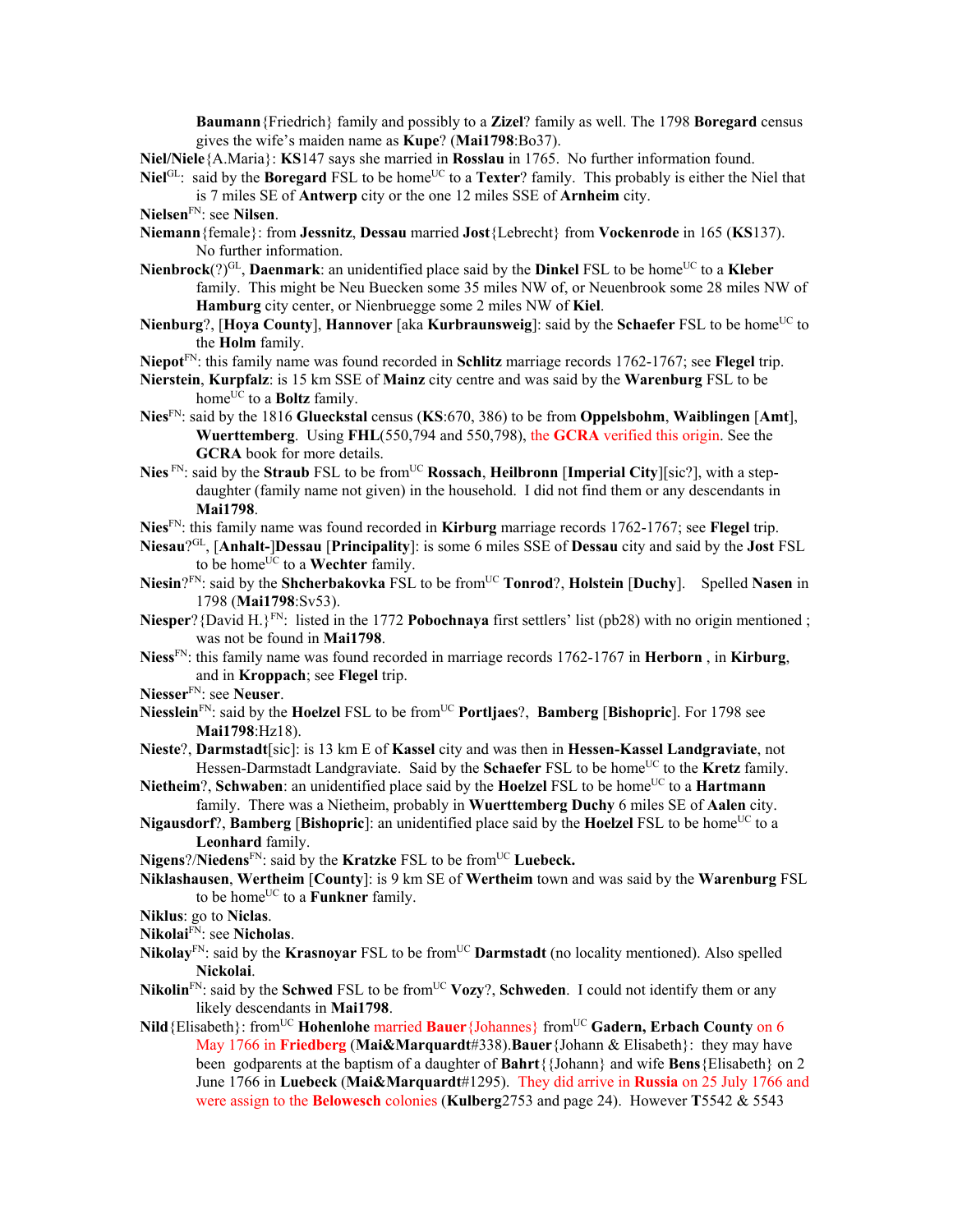seems to indicate they actually took transport to the **Volga**. They are not in the Belowesch FSl but so far I have not identified them in a published **Volga** area FSL.

- Nild<sup>FN</sup>{Elisabetha}: a Friedberg ML says this woman from<sup>UC</sup> HohenSolms married 6 May 1766 **Bauer**{Johannes} **Mai&Marquardt**#338). By 1767 this couple was in the **Belowescher Kolonien**.
- **Nill**{K.Caspar}: fromUC Rechenbach, [**Nassau-]Weilburg** married **Reckzeh**{A.Margaretha} in **Friedberg**  5 April 1766 (**Mai&Marquardt**#300). Not found in any later source.
- **Nilis**<sup>FN</sup>: said by the **Mariental** FSL to be from<sup>UC</sup> **Trier** (no locality mentioned). The family name was later spelled **Nilizin**? (**Mai1798**:Mt32).
- **Nilizin**?FN: see **Nilis**.
- **Nilmeier**<sup>FN</sup>: said by the **Stahl-am-Tarlyk** FSL to be from<sup>UC</sup> **Tietelsen**, **Isenburg** [County]. For 1798 see **Mai1798**:St35).
- **Nilsen**{Johann+w+1c}: (**Kulberg**203 says they were from **Pfalz** and went to **Livonia**.
- **Nilsen**<sup>FN</sup>: said by the **Stahl-am-Tarlyk** FSL to be from<sup>UC</sup> **Flensburg**, **Daenemark** [**Kingdom**]. Spelled **Nielsen** in 1798 (**Mai1798**:St58).
- Nimes, Frankreich: is 62 miles NW of Marseille and said by the Franzosen FSL to be home<sup>UC</sup> to a **Desarne**/**Dieser** family.

Nimkner?FN: said by the **Katharinenstadt** FSL to be from<sup>UC</sup> **Hannover** (no locality mentioned). **Nirchega**FN: this family name was found recorded in **Kirburg** marriage records 1762-1767; see **Flegel** trip. **Nirrenheim/Nerheim**{Michal/J.Michael}: an apprentice shoemaker from **Memel**, **Prussia** who arrived in

Russia before Jan 1765 with his mom, **Ivanova**{Maria}, two sisters **Ivanova**{Katharina/Trina & Darya}, and a nephew, the son of sister {Katharina}. Married 4 March 1765 in the local St. Petersburg Catholic church the widow **Schultz**{Dorothy}; witnesses at the wedding were **Mueller**{David}, **Reyman**{Gottleb}, and **Fraser**{Catharina} (**Fond 283, file 42**, pp. 1,2,3, 5,12,16). On 15 March he was listed as part of the following group scheduled to go from **St. Petersburg** to **Saratov**: **Mueller**{Andreas} his wife and two children; **Nernheim**{J.Michael}, wife {Maria} and daughter; **Reimann**{Gottlieb}, wife and child; **Garnier**{Pierre}, wife and child; **ter Wis**{Pieter} wife and child; **Schirrmann**{Ulrich}, wife, 3 children and a 14 yr-old nephew; **Siltmann**{Christian Heinrich} and wife; **Bergstroehm**{J.Friedrich} and his **Petersen** wife. (**Fond 283, file 42**, pp. 17-18). I found no later record of any of them.

- **Nirstein**GL**, Pfalz** is on the Rhine River some 10 miles SE of **Mainz** and is said by the **Seewald** FSL to be home<sup>UC</sup> to a **Seib** family.
- **Nischnaja Dobrinka**VV: one form of the Russian name for **Dobrinka**VV.
- **Nishnaya Dobrinka**VV: one form of the Russian name for **Dobrinka**VV.

Nisk<sup>FN</sup>: said by the **Belowescher Kolonien** FSL to be from<sup>UC</sup> **Bernbaum**.

- **Nissen**FN: said (no locality mentioned) by the **Warenburg** FSL to be a stepson of **Koch**{J.Georg} and to be fromUC **Luxemburg** [**Duchy**].
- Nitzel?<sup>FN</sup>: said by the **Katharinenstadt** FSL to be from<sup>UC</sup> **Halberstadt**.
- **Nix**<sup>FN</sup>: said by the Kromm version of the **Jagodnaja Poljana** FSL to be have come from<sup>UC</sup> Nidda later than the first settlers (p.137).
- **Nix**FN: also see **Nicks**.
- **Niznjaja Dobrinka**VV: one form of the Russian name for **Dobrinka**VV.

**nka**: "now known as".

- **Noak**?FN: said by the **Boaro** FSL to be fromUC **Zerbst** (no locality mentioned). Spelled **Nowak** in 1798 (**Mai1798**: Bx29,35).
- **Noetheus/Moethens**{A.Maria}: fromUC **Offenbach** married **Vogelmann**{J.Georg} in **Buedingen** 1 April 1766 (**Mai&Marquardt**#466). **KS**147 and 162 has **Moetheus**{Maria}. On 4 July 1766 he and {Anna} and 1 child arrived in **Russia**, he said to be fromUC **Weilburg** (**Kulberg**2200). Not found in **T**. By 20 June 1767 {Johann & M.Anna} and 1 child had settled at **Kamenka** FSL#79, he said to be from<sup>UC</sup> Elwangen.
- **Nohfelden**GL: until 1797 this was a Kreis or district administrative center for the **Pfalz-Zweibruechen Duchy**. The town was some 25 miles SE of **Trier** city.
- **Nold**<sup>FN</sup>: said by the **Norka** FSL to be from<sup>UC</sup> **Hessen** (no locality mentioned). The 1798 **Norka** census spells the family name **Nolde** and says the maiden name of his wife was **Scholt**? (**Mai1798**:Nr85).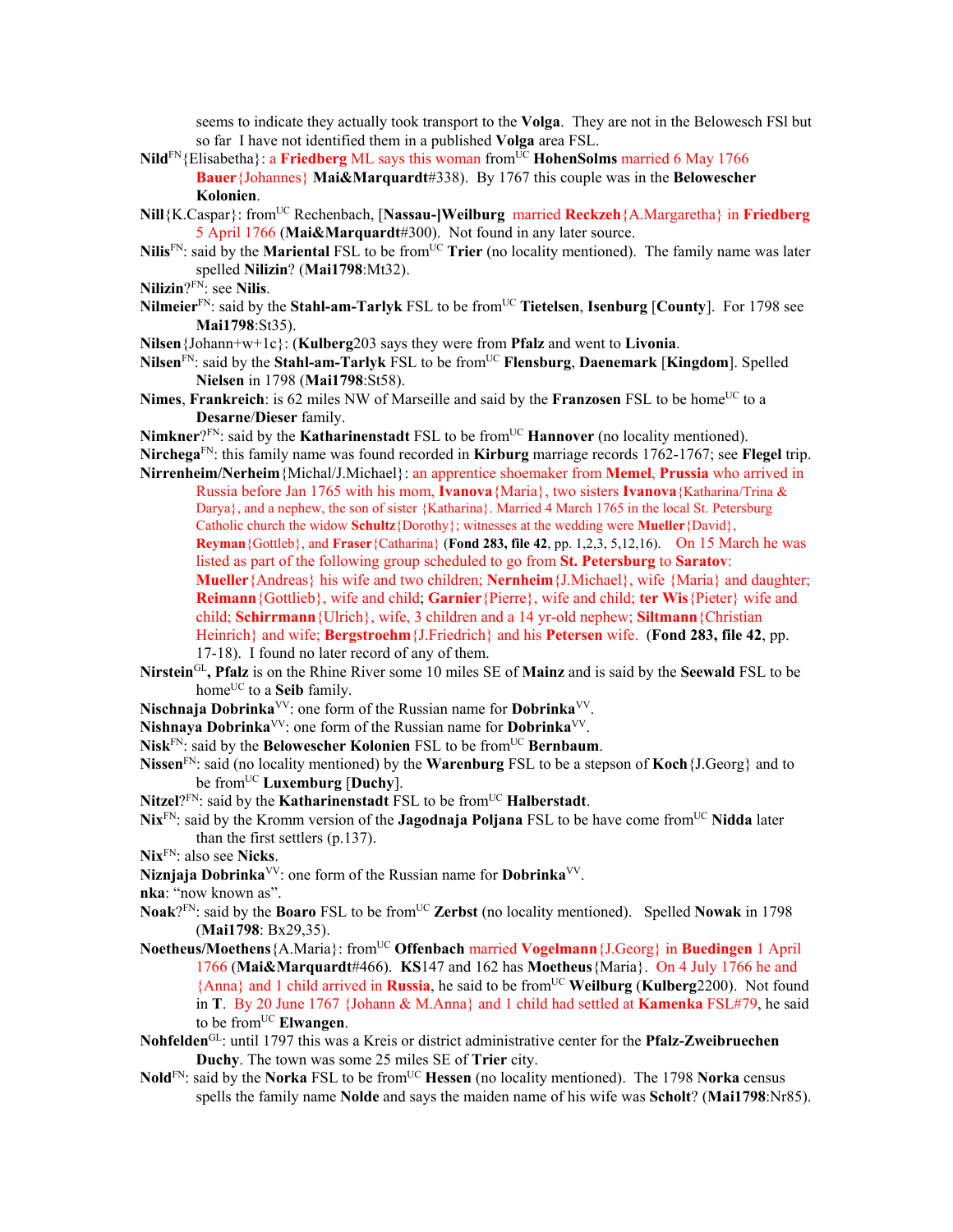**Nolde**FN: see **Nold**.

- **Noll**FN: said by the **Boregard** FSL to be from<sup>UC</sup> Schwarz. I could not find this family in the 1798 Volga censuses.
- **Noll**{Charlotta}: according to a **Friedberg** ML she was from<sup>UC</sup> Nieder Weisel and on 17 May 1766 married **Becker**{J.Adam} from<sup>UC</sup> **Berghausen, Braunfels**, by 1767 the couple was in **Kukkus**

(**Mai&Marquardt**#350).

- **Noll**{Hermann, Elisabeth and Friedrich}: **Kulberg0007** says he was fromUC **Darmstadt**. I did not find them in any published FSL.
- **Noll** FN: see **Null**.
- **Nommenacker** near **Schiedlitz**, **West Prussia**: an unidentified place from which **KS**137 says **Kauenhowen**{Bernard} departed.
- **NoOriginListed**: by Kulberg: **Greinich**{Christoph} p.38, **Wernborner**{Ludwig Balthasar} p.38)..
- **Nor**?{Gottlieb}FN: said by the **Reinwald** FSL to be fromUC **Schoenberg**, [**Kur**-]**Sachsen**. Spelled variously **Gorr**, **Haar**, and **Horn** in 1787 and 1798 (**Mai1798**:Mv2396, Rw30 and Sw13).
- **Nord**{J.Konrad}: said by the 1798 census to be "from **Stephan**" (**Mai1798**:Ml33) but I could not locate him in any FSL
- Norberg<sup>FN</sup>: said by the Galka FSL to be from<sup>UC</sup> Luvis?, Schweiz?. I could not find this family in the 1798 Volga censuses.

**Nordeck**<sup>GL</sup>: is some 9 miles NE of Giessen and said by the **Mueller** FSL to be home<sup>UC</sup> to a **Salzmann** family. Kuhlberg gives the state as *Hessen*.

- **Norderstedt**?, [**Schleswig-Holstein Royal Duchy**]: is 17 km NNW of **Hamburg** city centre and was said by Recruiter Beauregard's list to have been home<sup>UC</sup> to the **Klaas**{Peter} family (**Lk**13).
- **Nordgau**: where is this district?
- **Nordhauer** FN: said by the **Stahl-am-Tarlyk** FSL to be fromUC **Riepen**, **Daenemark** [**Kingdom**]. I could not find members of this family in **Mai1798**.
- **Nordhausen [Imperial City**]<sup>GS</sup>: in the **Thueringen** region is 133 miles NE of **Frankfurt-am-Main**. In the 1760's it was a small independent city-state. Said by the **Boaro** FSL to be home<sup>UC</sup> to a **Wenzel** family. Said by the **Boregard** FSL to be home<sup>UC</sup> to a **Goettmann** family. Said by the **Graf** FSL to be home<sup>UC</sup> to a **Klepphorn** family. Said by the **Katharinenstadt** FSL to be home<sup>UC</sup> to Goenningen, Koenig, and Michaelis families. Said by the Seewald FSL to be home<sup>UC</sup> to a **Rausendan**? family. Said by the **Urbach** FSL to be home<sup>UC</sup> to frau **Eberling**/widow **Hannemann**, to frau **Engelmann**, and to the **Ute** family.
- **Nordheim**<sup>GL</sup>: an unidentified place said by the **Krasnoyar** FSL to be home<sup>UC</sup> to a **Schormer**? family. This may be **Nordheim**, then in **Kurmainz**, some 3 miles NNE of **Worms** city.
- **Nordheim**<sup>GL</sup>: an unidentified place said by the **Ober Monjou** FSL to be home<sup>UC</sup> to an **Arnemann** family. There are at least 9 Nordheims in Germany.

**Nordheimer**<sup>FN</sup>: said by the **Belowescher Kolonien** FSL to be from<sup>UC</sup> the **Pfalz** (no locality mentioned). **Nordig**FN: see **vonNordig**.

- **Nordrach**, **Offenburg** [**Amt**], **Baden**: is 6 miles SE of **Offenburg** city, and was said by **KS**:270 to be home<sup>UC</sup> to the **Fritsch** family that settled in **Kassel**.
- **Norheim**FN: see **Noriheim**.
- **Noriheim**<sup>FN</sup>: said by the **Husaren** FSL to be from<sup>UC</sup> **Memel**, **East Prussia**. In 1798 spelled Norheim (**Mai1798**:Sg19).
- **Norka**VV (aka **Nekrasovo,** or **Weigand**)**:** a Russian German village of the Reformed faith situated on the western side of the Volga. Information for this index was provided by Louis Schleuger and Judy Curtis from the FSL as published by Jerry Krieger using a typescript copy prepared by Valdislav Soshnikov and purchased under the leadership of John and Marcella Wark. According to it, the first settlers were from the following places with the family names shown here in parens. Unfortunately, the clerk who created this FSL, very like the one who wrote the **Huck** FSL, included only the names of the independent states from which emigrants came – thereby creating a major challenge for Norka researchers. This FSL is now published in Pleve, Einwanderung … III:227-288; information which differs in Pleve's version is underlined in the following. The number shown after each family name is their household number in the List: from **Aulendiebach**, **Isenburg**[-**Buedingen County**]: (**Sorberger**207a);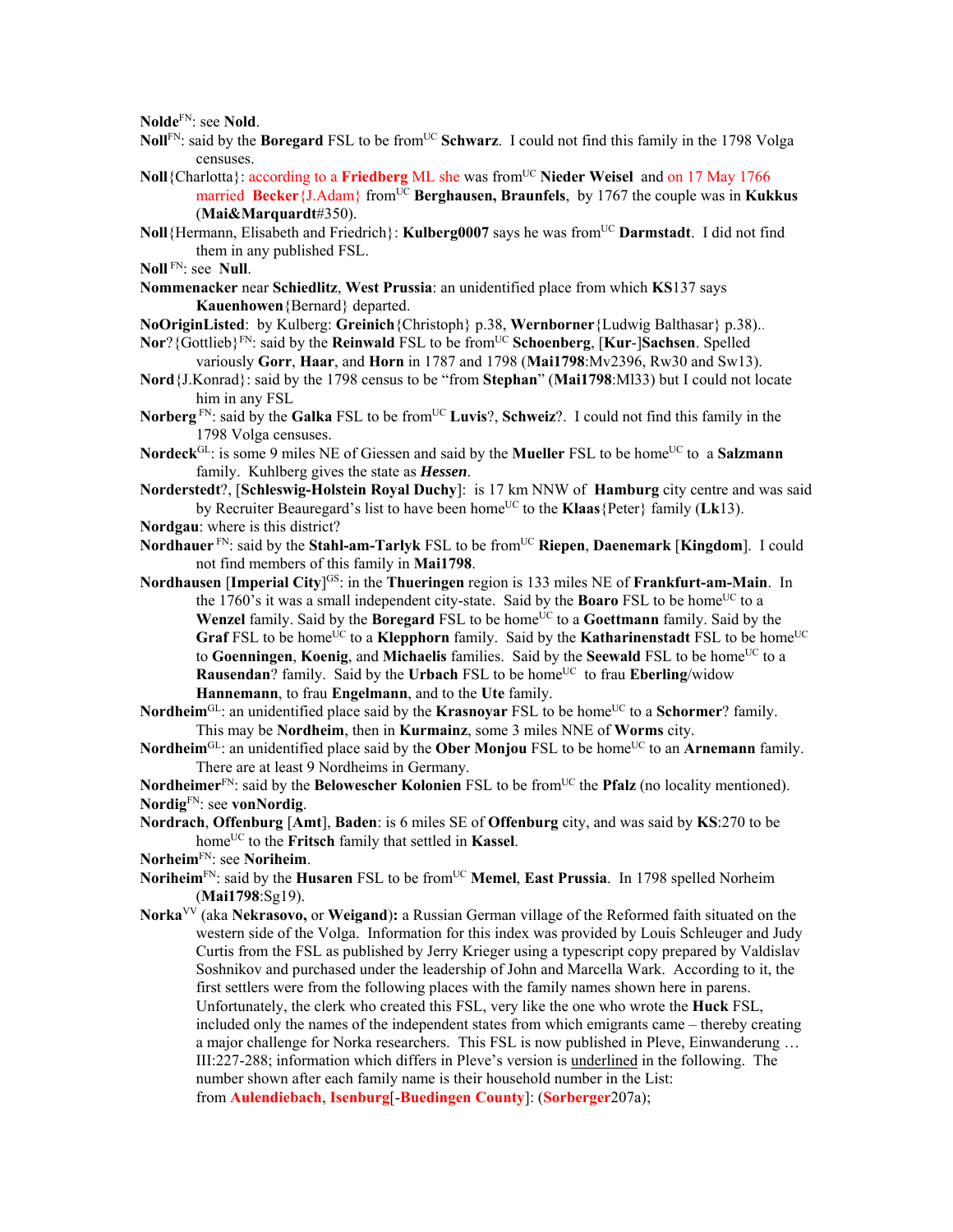from **Bibern/Biberach**: (**Joch/Yost**[**Just**]91);

from **Boenstadt**, [**Isenburg-Waechtersbach County**]: (**Feuerstein/Felerstein**170,

- **Staerkel**/**Starkel**/**Sterkel/Stoerckel**122, **Weigandt/Weigand**/**Wigand**{Daniel}78, **Weitzel**{Jacob}167);
- from **Brabant-Bon**[**Holland**]: (**Korbun**62);

from **Branfelzer**[**Solms-Braunfels**?]: (**Backer**[**Becker**]203);

from **Buedingen**, *Isenburg*: (**Barte1**118b);

from **Calbach**, [**Isenburg-Buedingen County**]: (**Weitzel**{Jacob}167);

from **Cesaria**: (**Spady**[**Spadi**]43);

- from **Darmstadt**: (**Fink**45, **Hewel**45, **Knippel**110);
- from **Duedelsheim**, **Isenburg**[-**Buedingen County**]: (**Klaus/Claus**216);
- from [**Lille,**] **Flanders**: (**Lickie**[**Lechai**]169);
- from **France**: (**Batein**166);
- from **Frankfurt**: (**Glas**69);

from **Fulda**: (**Krieger**163);

from **Hanau**: (**Dick**204, **Maier**204, 211, **Schmidt**60);

from **Hessen**: (**Adam**62, **Alt**126[from **Schwarzenfels**], **Arnt**157, **Bachman**17, **Becker**159, 160, **Blum**140, **Bolender**196, **Bour**[**Bauer**] 6, 8, 180, **Brenzel**[**Prentsel**/**Prenzel**] 142, **Butt**[**Bott**]132, **Deutsch**118, **Dillman**217, **Eisel**[**Eusel**]154, **Eusel** or **Eisel**149, 154, **Fehn**133, **Fuehrer**[**Fier**]125, **Gaas**[**Haas**]10, **Genser**[**Gentzer**]155, **Gerchehein**166, **Gibhenhein**201, **Gnel**139, **Gudion**[**Gideon**]165, **Hahn**148, **Hammer**[**Amer**]14, **Helzer**[**Hoelzer**]5, 88, 137, **Herr**97, **Hockman**140, **Hohnstein**207, **Horst**130, **Hossenplug**144, 150, **Huck**131, **Ifland**67, **Kaiser/Keiser**78, **Kehde**121, **Kern**146, **Kessler**158, **Kinsel**205, **Koch**156, **Kraft**71, **Kuhlthau**[**Kildau**]127, 141, **Kutverlet**153, **Lapp**23, **Maier/Meyer**194, 199, 202, **Miller/Mueller**1, 218, **Moretz/Moritz**136, **Mossbach/Mosebach**138, **Nein**210, **Nolde**18, **Oehs**[**Ochs**]128, **Pardel**118, **Preis**98, **Preister**152, **Reifschneider**26, **Reischer/Reuscher**147, **Repp**59, **Schaefer**169, 191, **Scheidemann**84, **Schifrit**86, **Schilting**[**Schilling**]2, **Schlitt**18, **Schmer**[**Schmeer**/**Schehmer**]143 [from **Heddersdorf, Hersfeld-Hesse**], **Schneider**27, **Schreiber**135, **Schroeder**193, **Schwarz**[**Schwartz**]161, **Spahn**53, **Stein**10, **Vogler**130, **Weinberger**[**Weisgerber**?]171, **Welker**204, **Werth**24, 50, **Wertz**[**Wuertz**]53, **Wetlaufer**158. **Wolf**122, **Zahlherger**[**Zahlberger**]207, **Zigler**[**Ziegler**]151, **Zilch/Ziel**14or145, and perhaps **Kener**5);

from **Isenburg**: (**Albrecht**[**Albert**]30, 196, **Aschenbrenner**55, **Anspach**[**Eschbach**]207, **Bach**197, **Batz**184, **Bechtold**96, **Becker**12a, **Berger**50, **Bihu**[**Biehn/Pan**]13, **Bour**[**Bauer**]41, 194, **Breitenstein**121, **Brenz**7, **Brilt**[**Brill**]73, 76, 77, **Burbach**31, 185, **Deitz**[**Deis/Tais**]199, **Derr**[**Dorr**]119, 120, 123, **Dinges**164, **Tiring**[**Diringer**?/**Doering**] 150, **Eherling**[**Eberling**]188 [from **Buedingen**], **Ehergardt**[**Gerhart**]179, **Euler**/**Eihler**/**Eiler**86, **Eisenhut**112, **Eichenhuth** 209, **Felerstein**[**Feuerstein**]170, **Fischer**67, 70, 83, **Frank**100, **Fuchs**39, **Gauri**134, **Georg**25, **Gerlach**124, **Giebelhaus**109[nope, they were from **Ilsenburg**], **Glantz**35, 36, **Goebel**46, **Grisin**[**Gries**]33, **Gruen**32, **Hamburger**[**Hamburg**]8, **Hank**[**Hardt/Hort**]200, **Hartung**79, **Heinrich**63, **Helwig**44, **Helzer**164a, **Henkel**[**Hencke**]23, 40, 85, **Hergenreder**97, **Hesler**[**Hessler**]72, **Hockwald**[**Heckweld/Egewald**]11, **Hohnstein**47, 49, 201 [from **Wiedermus**], **Horst**61a, **Huffelt**[**Gufeltin/Hosfeld**]85a, **Jacoby**36, 82, **Kaiser**107, 108, 191, **Klaus/Claus**216, **Klehr**[**Klaehr**]176, 183, **Kleiber**90, **Kloberdanz**48, **Kneiss**[**Kniss**]81, **Koch**61, 129, 178, **Kohler**5a,61,123, 129, **Krank**94, **Kuhn**178, **Lamm**54, 56, **Lehl**186, **Lehr**173, **Liphart**[**Libhardt/Lippardt**]190, **Lissman**92, **Lohfink**[**Lofink/Liofin**]93, **Loos**42, **Lorey**[**Lorei**]3, **Louterbach**[**Lauterbach**]15, **Mai**65, **Marquart**50a, **Mersch**208, **Messer**52, 194a, 199a, 202a, **Milgeig**[**Milgenk**]**Milling**118, **Miller**[**Mueller**]12, 20, 21, 102, 171, 198, 214, 218, **Muhr**[**Mohr/Moor**]34, **Nagel**182 [from **Orleshausen**], **Pauli/Pauly**16, **Pirbichin**185, **Plucket**[**Plokwet/Pluket**]4, **Popp**202, **Preisendorf**24, **Preister**[**Prester/Proestel/Proester**]111, **Reich**67b, **Reichert**103, **Reider**176a,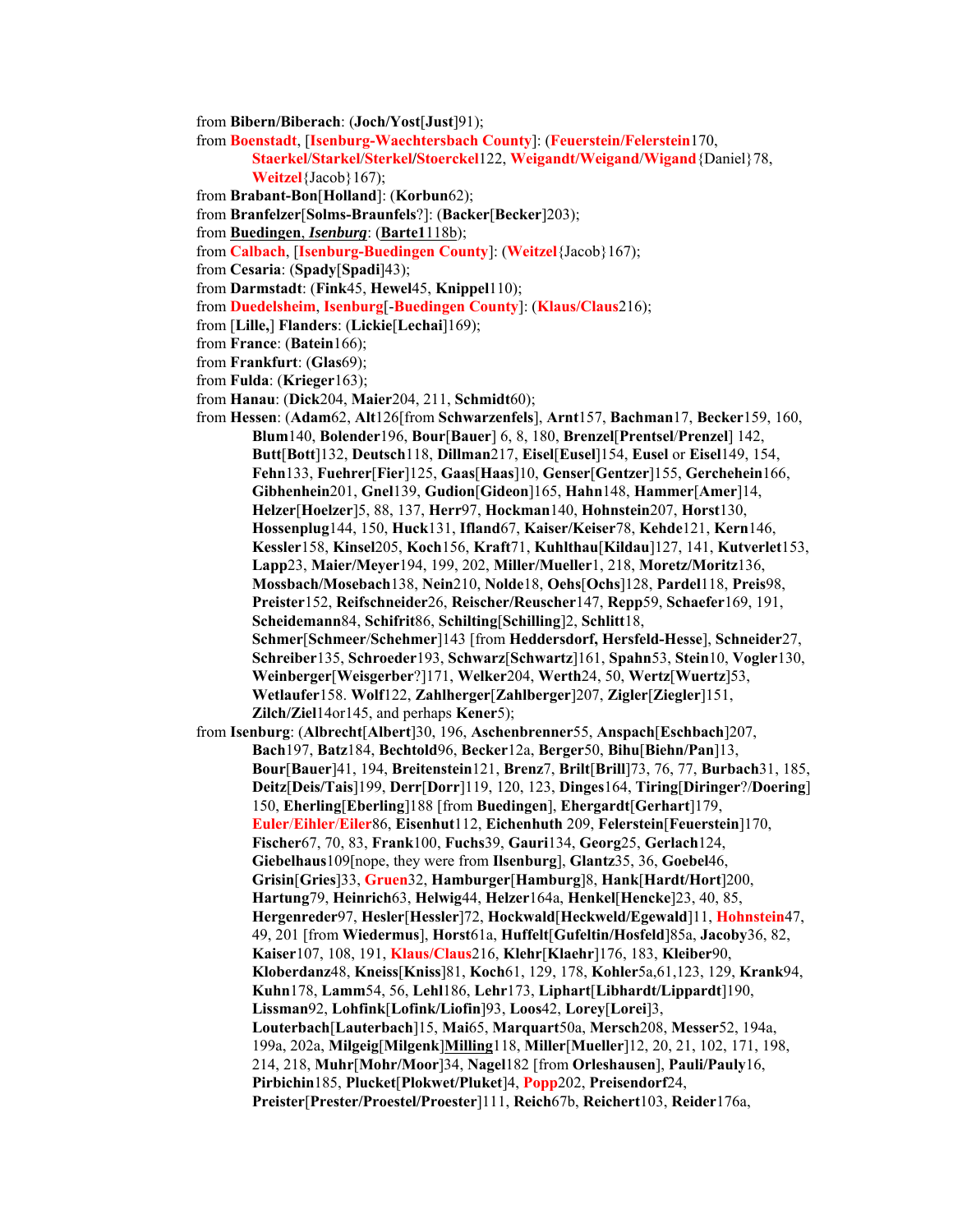**Reifschneider**114, **Reiswichel**[**Reuspich/Reswig**]75, **Richter**[**Reider**]19, **Ross**27, **Rozel**162, **Ruppel**87[from **Neuhasslau**], **Sauer**/**Gauri**68, **Schaefer**22, 37, 80, **Scharf**71, **Schein**58, **Scheneman**[**Schonemann**]116, **Schlegel**/**Schleiger**[**Schleicher**]51, 99, **Schneider**27,27a,117, 130a,187, **Schnell**193, **Schreiner**57, **Schroeder**193a,215, **Schwindt**212, **Sorberger**207a, **Spiegel**89, **Starkel**[**Sterkel/Staerkel**]122, **Stein**10b, **Storz**[**Stuertz**]115, **Traudt**[**Traut**]66, **Trueber/Tripper/Trippel**]1a, **Vogler**130, **Wacker**195, **Weber**26, **Webler**[**Weller**]213, **Weigand**[**Weigandt**]6, 10, 78, **Weinberger**171a,191, **Weitzel**167, 172, **Werth**24a, **Wertz**[**Wuertz**]53, **Wilhelm**9, 38, **Yost**29, 189, and maybe **Bauer**6a, **Dietz**118a, **Hahn**3, **Maul**6b, and **Sorberger**207a);

from **Kurpfalz**: (**Bruu**[**Brun/Bruhn/Bronn**]104 [from **Kellenbach**], **Jacoby**106, **Jeder**[**Soeder/Seder**/**Soether**]105 [from **Schwartzerden**], **Pekar**180, **Rothau**[**Rotau/Rodau**]64);

from **Mecklenburg**: (**Eberhard**90, 101, **Hoffman**[**Hoffmann**]95, **Lehl**186);

from **Rohrbach**, **Isenburg**[-**Buedingen County**]: **Popp**202);

from **Schlitz**: (**Heifeneider**[**Hefeneider/Hefeneder**]181);

from **Stoberg**: (**Doering**[**Derrin**]192);

from **Stol**(**l**)**berg**: (**Miller**[**Mueller**]102, **Schleuning**117);

from **Sturburg**: this is a mistaken transliteration of **Stol**(**l**)**berg**;

from **Wennings**, **Isenburg-Birstein County**: (**Koehler**);

from **Wolf**, Isenburg-Buedingen County: (**Gruen**32);

from **Zweibrucken**: (**Gauri**134, **Hendreg**[**Heinrich**]174, 177, **Muhr**[**Mohr**]175).

**Northeim**: this city is 19 km NNE of **Goettingen** city.

**Nortorf/Nortow**(?)<sup>GL</sup>, **Holstein**: said by the **Kratzke** FSL to be home<sup>UC</sup> to a **Rowetter** family.

- Nortow(?)<sup>GL</sup>: see **Nortorf.**
- **Norwegen**: said by the **Urbach** FSL to be home<sup>UC</sup> to a **Michelsen** man. Although there were one or two small localities so-named in what is now northern Germany, this probably refers to the area that is today the country of Norway and was then ruled by the **Danish Kingdom**. It was not until 1814 that Norway briefly became an independent kingdom, only to be forced, almost immediately into a union with Sweden.

**Nostitz**FN/GL?: see **Nasnitz**.

- **Notthaering**FN: a **Luebeck** 1766 birth record says this was the maiden name of the wife of a **Honig** man, both having been baptised in the **Hessen-Darmstadt** area ; by 1767 this couple was in **Mueller** (**Mai&Marquardt**:1322).
- **Nottingham**<sup>GL</sup>, **England**: said by the **Pfeiffer** FSL to be home<sup>UC</sup> to a **Dar** family. His sister-in-law, surnamed **Guldrich**, lives in the household.
- **Notz**FN: said by both the 1816 **Neudorf** census (#57) and **KS**:387 to have come from **Kuhlhausen bei Warschau**. Using **FHL**#1,475,221, the **GCRA** proved their origin in **Urach**, **Reutlingen** [**Amt**], **Wuerttemberg**, having been in **Kuhlhausen** before going on to **Neudorf**. See the **GCRA** book for more.
- **Notzing**?, [**Kurbayern**]: is 27 km NE of **Muenich** city centre and said by the Recruiter Beauregard's list to have been homeUC to the **Weimann**{Joseph}family (**Lk**55).
- **Novak**FN, see **Nowak**.
- **Novi Sad**, **Batschka**, **Hungary**: nka Vjvidek, **Serbia**, is on the Danube, 43 miles NW of Belgrade, **Serbia**. **Nowak**FN: see **Noak** of **Boaro**.
- **Nowak/Novak**<sup>FN</sup>: said by the **Kamenka** FSL to be from<sup>UC</sup> **Marienburg, Polen.**
- **Nowy Dwor** [Amt]<sup>GL</sup>: there is a large Nowy Dwor 16 miles NE of **Warsaw** city; but there were dozens of Nowy Dwor scattered throughout **Poland**.
- **Nuding** FN {Christian}: listed by the 1816 **Glueckstal** census (**KS**:677) with no origin. The **GRCA** found some reason to believe he might have come fromUC **Winterbach**, **Schorndorf** [**Amt**], **Wuerttemberg**.
- **Nuding**{Jakob}FN: listed by the 1816 **Glueckstal** census (**KS**:670) with no origin, but said mistakenly by **KS**:387 to be fromUC **Gerstetten**, **Waiblingen** [**Amt**], **Wuerttemberg**. Using **FHL**(1,056,991), the **GCRA** proved origin in **Endersbach**, **Waiblingen** [**Amt**], **Wuerttemberg**. See the **GCRA** book for more details.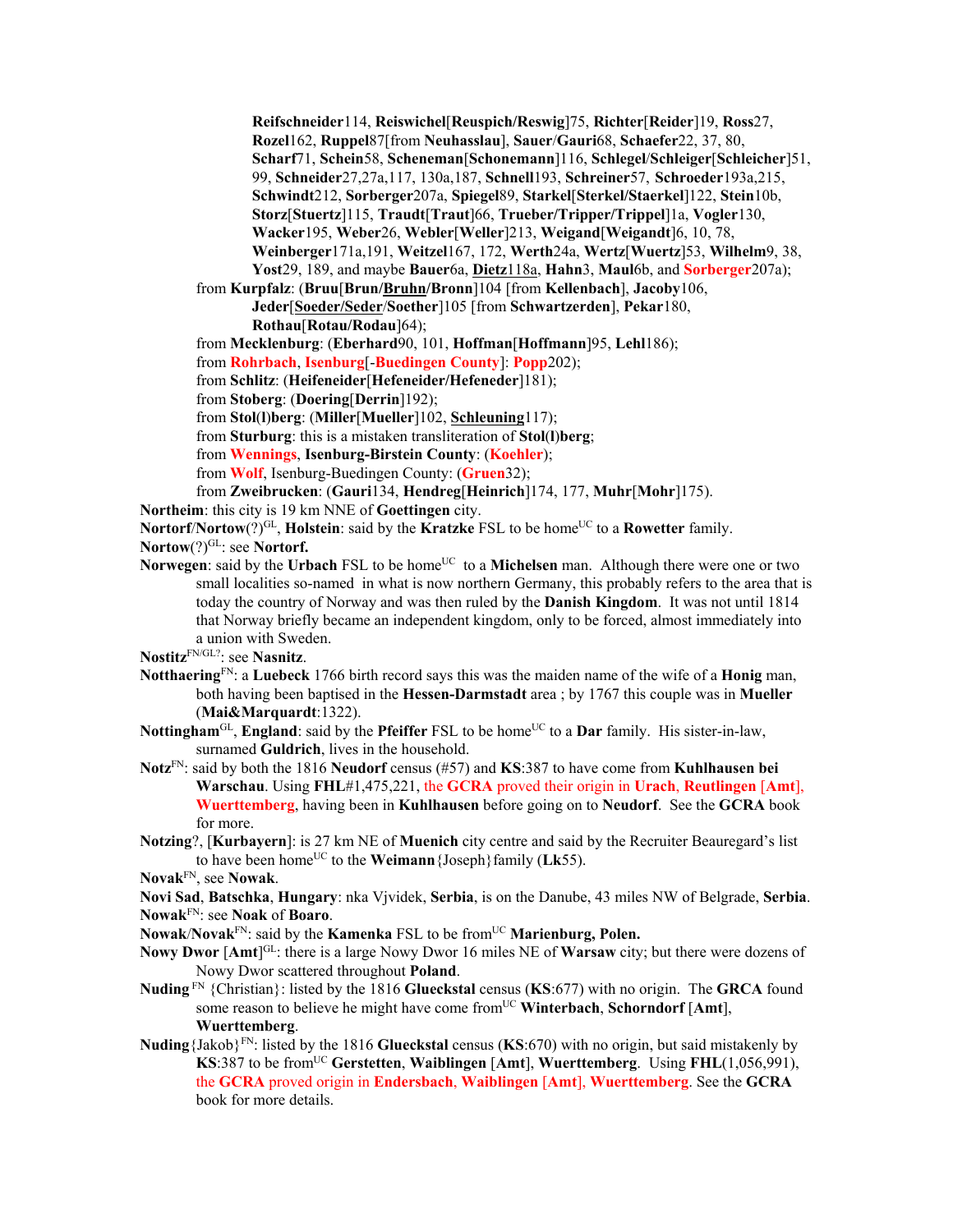**Nuebel**FN: see **Niebel**.

**Nuebler**{Christoph}: son of the dcd. {Hanss} of<sup>UC</sup> **Almoshof** married **Schaub**{Clara Regina} in **Woehrd** 15 Apr 1766 (**Mai&Marquardt**#772). Not found in any later source.

**Nuedlingen**GL: see **Nidlingen**.

- **Nuehn**{K.Hinreich}: was a godparent at the 1 July 1766 **Luebeck** baptism of a **Pricht** son (**Mai&Marquardt**#1323). Not identified in any later source.
- **Nuernberg [Imperial City**]<sup>GS</sup>: now in Bavaria some 60 miles SW of **Frankfurt-am-Main**. It was from 1219 to 1806 an independent city state controlling much territory outside the city itself. . Said (no locality mentioned) by the **Bettinger** FSL to be home<sup>UC</sup> to **Conrad and Hahn** families. Said (no locality mentioned) by the **Boaro** FSL to be home<sup>UC</sup> to a **Boster** family. It is said (no locality) mentioned) by the **Frank** FSL to be home<sup>UC</sup> to a **Lutz** family. It is associated with **Kummerhausen** in the **Frank** FSL. According to Pleve's note to the **Katharinenstadt** FSL: Kuhlberg says a **Mueller** was from<sup>UC</sup> **Nuernberg** (no locality mentioned). Said (no locality mentioned) by the **Katharinenstadt** FSL to be home<sup>UC</sup> to Firscht and Maurer families. Said (no locality mentioned) by a **Woehrd** ML to be home<sup>UC</sup> to a **Mauer** woman who married in 1766 a **Braeutigam** man; by 1767 this couple was in **Katharinenstadt** (**Mai&Marquart**#834). Said (no locality mentioned) by the **Keller** FSL to be home<sup>UC</sup> to a **Holzer** family. Said (no locality mentioned) by the **Krasnovar** FSL to be home<sup>UC</sup> to a **Reich** family. Said by Kulberg102 to be home<sup>UC</sup> to **Ludwig**{Philipp+w} Catholics. Said (no locality mentioned) by the **Neidermonjou** FSL to be home<sup>UC</sup> to **Hubert** and **Meier**{Michael} families. Said by Kuhlberg to be home<sup>UC</sup> to a **Mueller** {Christoph} family. Said by a **Woehrd** ML to be home<sup>UC</sup> to a **Bernhard** widow who married an **Ismann** man in 1766 (**Mai&Marquardt**#767); by 1768 this couple was in **Warenburg**.
- **Nuernberger**{Valentin+w+4c}: **Kulberg**118 said they were Catholic from **Wuerzburg**. Not found in **T**. Said by the **Ober-Monjou** FSL (#17) to be from<sup>UC</sup> **Nadlinger**?. The maiden name of frau **Nuernberger** was given as **Hartmann** in 1798 (**Mai1798**:Om17; for family members also see Om19, 29, 35, 47, and Ls10);
- **Nuernberger**FN{Catharina}: 11 April 1766 in **Luebeck** married **Ludewig** {J.Andreas}; by 1767 this couple was in **Ober-Monjou** (**Mai&Marquardt**#130).
- $N$ uernberger<sup>{Lorentz/Lorentez}: from<sup>UC</sup> **Kaub**, **Pfalz** married **Goetz**{Susanna Margaretha} in</sup> **Buedingen** 17 May 1766 (**Mai&Marquardt**#654). **KS**147 has {Lorentez}. Not found in any later source.
- Nuertingen [Amt]<sup>GL</sup>, Wuerttemberg: is a District administrative center 13 miles SE of Stuttgart city. **Nuertingen**GL: also see **Nurtingen**.
- Nulhas<sup>FN</sup>: said by the **Katharinenstadt** FSL to be from<sup>UC</sup> Weisel, Pfalz.
- **Null**{ J.Adam}: a probable **Zug** first settler family said by Recruiter Beauregard's 1768 list (**Lk**58) to have been fromUC **Orb**. Spelled **Noll** in 1767 (**T**5181-5182). Possibly spelled **Knoell** in 1798 (**Mai1798**:Zg14, 35 and 33).
- **Numerstein**FN: see **Nummerstein**.
- **Numm**FN: said (no locality mentioned) by the **Stahl-am-Tarlyk** FSL to be fromUC **Schleswig-Holstein** [**Royal Duchy**]. I could not find members of this family in **Mai1798**.
- **Nummerstein**FN: said by the **Schwed** FSL to be fromUC **Bergen**?, **Schwedisch Vorpommern**. Spelled **Numerstein** in 1788 (Mai1798:Mv2699).
- **Nunemann**?<sup>FN</sup>: said by the **Fischer** FSL to be from<sup>UC</sup> **Dergatz**?, **Wuerttemberg**. The family name was spelled **Nunneman**? in 1798 (**Mai1798**:Sk25).
- **Nuner**FN: said by the **Louis** FSL to be fromUC **Hamberg**, [**Kur**-]**Bayern**.
- **Nungesser**FN{Nicolaus}: said by the **Seewald** FSL #10 to be fromUC **Grossheim, Mainz**. **KS**147 says a **Nungesser** went to **Dehler**. Nothing further found.
- **Nunius**FN: see **Nenies**.
- **Nunneman**?FN: see **Nunemann**.
- **Nuremberg**GL: English for **Nuernberg**.
- **Nurman**?, **Dening**: an unidentified place said by the **Reinhard** FSL to be home<sup>UC</sup> to the **Philippsen** family. In this case Dening might have been a mistake for Danemark??
- **Nurtingen/Nuertingen**GL**, Wuerttemberg**: 10 miles NE of **Reutlingen, Baden-Wuerttemberg**.